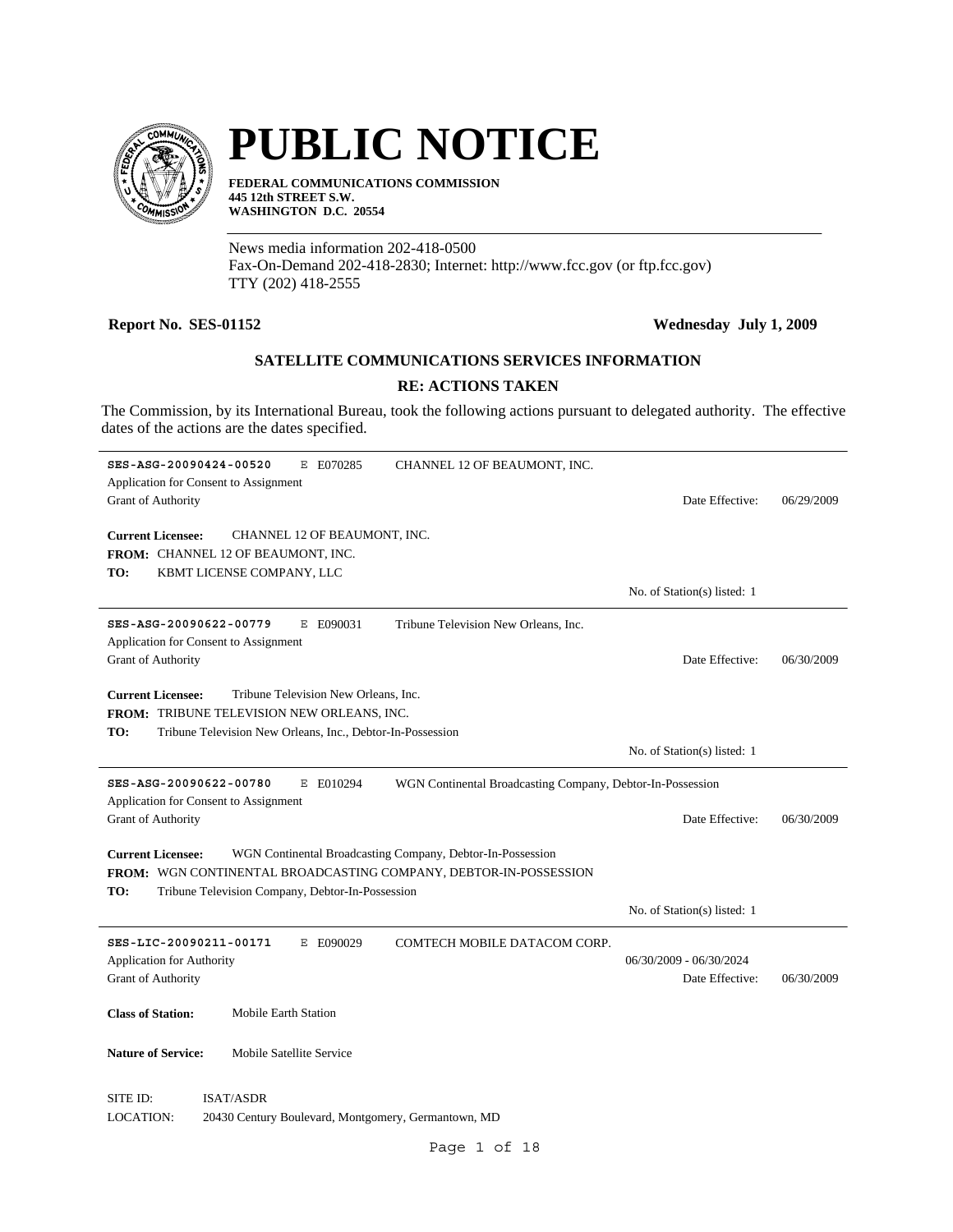| ANTENNA ID:<br>9-ASDR/INT         | <b>CMDC</b><br>$0.315$ meters                       |            | CMDC-999-2020-PA                                        |
|-----------------------------------|-----------------------------------------------------|------------|---------------------------------------------------------|
| 1530.0000 - 1544.0000 MHz         | 200KG1D                                             | $0.00$ dBW | DSSS, BPSK, 21,094 to 151,000 CPS,<br>Data, Land Mobile |
| 1545,0000 - 1559,0000 MHz         | 200KG1D                                             | $0.00$ dBW | DSSS, BPSK, 21,094 to 151,000 CPS,<br>Data, Land Mobile |
| 1631.5000 - 1645.5000 MHz         | 200KG1D                                             | 13.00 dBW  | DSSS, BPSK, 21,094 to 151,000 CPS,<br>Data, Land Mobile |
| 1646.5000 - 1660.5000 MHz         | 200KG1D                                             | 13.00 dBW  | DSSS, BPSK, 21,094 to 151,000 CPS,<br>Data, Land Mobile |
| ANTENNA ID:<br>10-ASDO/IN         | <b>CMDC</b><br>$0.047$ meters                       |            | CMDC-999-2021-PA                                        |
| 1530.0000 - 1544.0000 MHz         | 200KG1D                                             | $0.00$ dBW | DSSS, BPSK, 21,094 to 151,000 CPS,<br>Data, Land Mobile |
| 1545.0000 - 1559.0000 MHz         | 200KG1D                                             | $0.00$ dBW | DSSS, BPSK, 21,094 to 151,000 CPS,<br>Data, Land Mobile |
| 1631.5000 - 1645.5000 MHz         | 200KG1D                                             | 8.50 dBW   | DSSS, BPSK, 21,094 to 151,000 CPS,<br>Data, Land Mobile |
| 1646.5000 - 1660.5000 MHz         | 200KG1D                                             | 8.50 dBW   | DSSS, BPSK, 21,094 to 151,000 CPS,<br>Data, Land Mobile |
|                                   |                                                     |            |                                                         |
| SITE ID:<br>MSV/ASDR<br>LOCATION: | 20430 Century Boulevard, Montgomery, Germantown, MD |            |                                                         |
| <b>ANTENNA ID:</b><br>9-ASDR/INT  | $0.315$ meters<br><b>CMDC</b>                       |            | CMDC-999-2020-PA                                        |
| 1530.0000 - 1544.0000 MHz         | 168KG1D                                             | $0.00$ dBW | DSSS, BPSK, 21,094 to 151,000 CPS,<br>Data, Land Mobile |
| 1545.0000 - 1559.0000 MHz         | 168KG1D                                             | $0.00$ dBW | DSSS, BPSK, 21,094 to 151,000 CPS,<br>Data, Land Mobile |
| 1631.5000 - 1645.5000 MHz         | 168KG1D                                             | 13.00 dBW  | DSSS, BPSK, 21,094 to 151,000 CPS,<br>Data, Land Mobile |
| 1646.5000 - 1660.5000 MHz         | 168KG1D                                             | 13.00 dBW  | DSSS, BPSK, 21,094 to 151,000 CPS,<br>Data, Land Mobile |
| <b>ANTENNA ID:</b><br>10-ASDO/IN  | $0.047$ meters<br><b>CMDC</b>                       |            | CMDC-999-2021-PA                                        |
| 1530.0000 - 1544.0000 MHz         | 168KG1D                                             | $0.00$ dBW | DSSS, BPSK, 21,094 to 151,000 CPS,<br>Data, Land Mobile |
| 1545.0000 - 1559.0000 MHz         | 168KG1D                                             | $0.00$ dBW | DSSS, BPSK, 21,094 to 151,000 CPS,<br>Data, Land Mobile |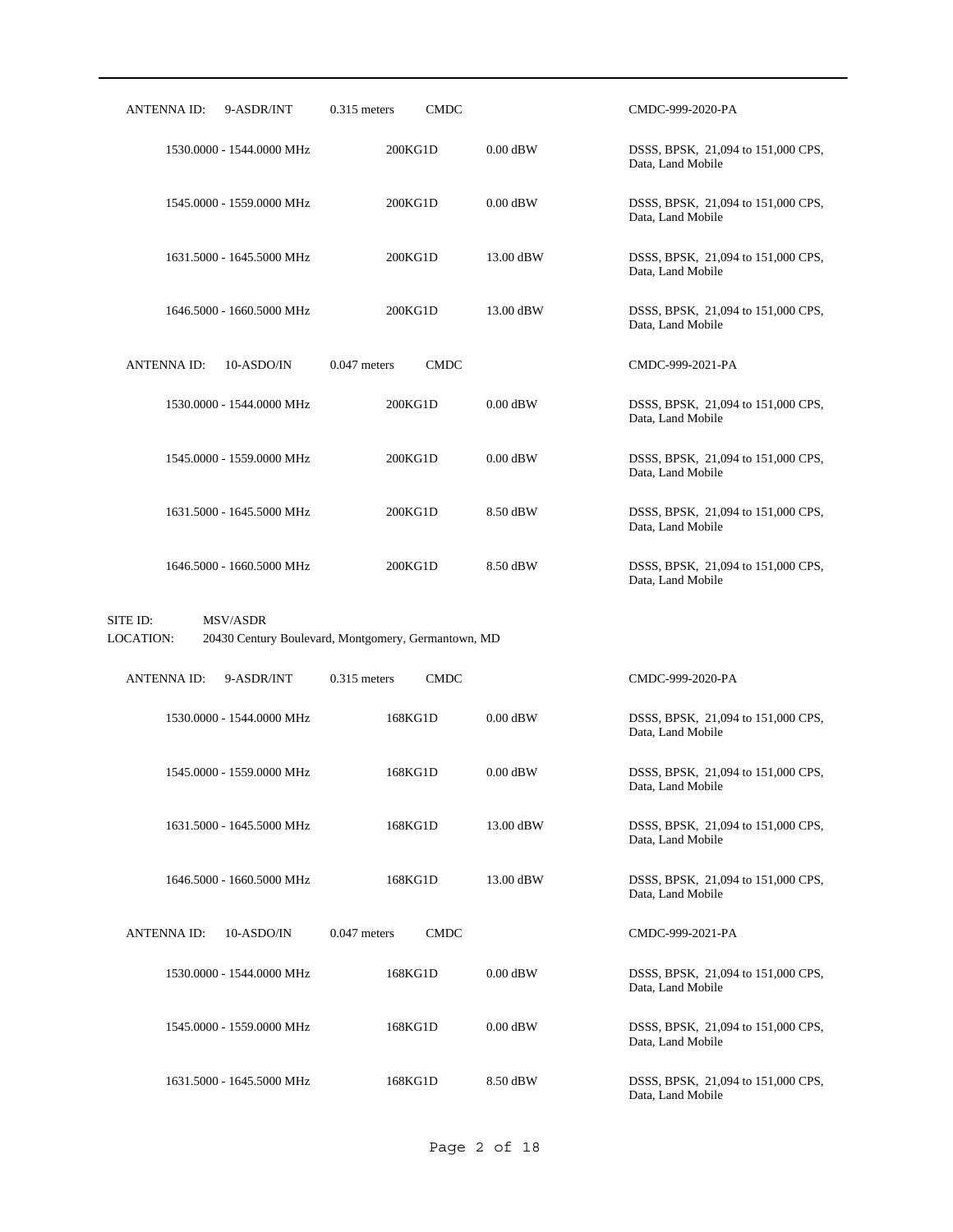|                       | 1646.5000 - 1660.5000 MHz                                                | 168KG1D       | 8.50 dBW           | DSSS, BPSK, 21,094 to 151,000 CPS,<br>Data, Land Mobile           |
|-----------------------|--------------------------------------------------------------------------|---------------|--------------------|-------------------------------------------------------------------|
| SITE ID:<br>LOCATION: | <b>ISAT/CONUS</b><br>20430 Century Boulevard, Montgomery, Germantown, MD |               |                    |                                                                   |
| <b>ANTENNA ID:</b>    | 1-2010/INT                                                               | $0.15$ meters | <b>SCI</b> Systems | MT-2010 internal                                                  |
|                       | 1530.0000 - 1544.0000 MHz                                                | 200KG7W       | $0.00$ dBW         | DSSS, BPSK, 21, 094 to 84, 375 CPS,<br>Data, Marine & Land Mobile |
|                       | 1545.0000 - 1559.0000 MHz                                                | 200KG7W       | $0.00$ dBW         | DSSS, BPSK, 21, 094 to 84, 375 CPS,<br>Data, Marine & Land Mobile |
|                       | 1631.5000 - 1645.5000 MHz                                                | 200KG7W       | 10.20 dBW          | DSSS, BPSK, 21, 094 to 84, 375 CPS,<br>Data, Marine & Land Mobile |
|                       | 1646.5000 - 1660.5000 MHz                                                | 200KG7W       | 10.20 dBW          | DSSS, BPSK, 21, 094 to 84, 375 CPS,<br>Data, Marine & Land Mobile |
| <b>ANTENNA ID:</b>    | 2-2010/EXT                                                               | $0.15$ meters | Sensor Systems     | S65-8582-101                                                      |
|                       | 1530.0000 - 1544.0000 MHz                                                | 200KG7W       | $0.00$ dBW         | DSSS, BPSK, 21,094 to 84,375 CPS,<br>Data, Aeronautical           |
|                       | 1545.0000 - 1559.0000 MHz                                                | 200KG7W       | $0.00$ dBW         | DSSS, BPSK, 21,094 to 84,375 CPS,<br>Data, Aeronautical           |
|                       | 1631.5000 - 1645.5000 MHz                                                | 200KG7W       | 12.10 dBW          | DSSS, BPSK, 21,094 to 84,375 CPS,<br>Data, Aeronautical           |
|                       | 1646.5000 - 1660.5000 MHz                                                | 200KG7W       | 12.10 dBW          | DSSS, BPSK, 21,094 to 84,375 CPS,<br>Data, Aeronautical           |
| <b>ANTENNA ID:</b>    | 2-2011/EXT                                                               | $0.15$ meters | Sensor Systems     | S65-8582-101                                                      |
|                       | 1530.0000 - 1544.0000 MHz                                                | 200KG7W       | $0.00$ dBW         | DSSS, BPSK, 21,094 to 84,375 CPS,<br>Data, Aeronautical           |
|                       | 1545.0000 - 1559.0000 MHz                                                | 200KG7W       | $0.00$ dBW         | DSSS, BPSK, 21,094 to 84,375 CPS,<br>Data, Aeronautical           |
|                       | 1631.5000 - 1645.5000 MHz                                                | 200KG7W       | 12.10 dBW          | DSSS, BPSK, 21,094 to 84,375 CPS,<br>Data, Aeronautical           |
|                       | 1646.5000 - 1660.5000 MHz                                                | 200KG7W       | 12.10 dBW          | DSSS, BPSK, 21,094 to 84,375 CPS,<br>Data, Aeronautical           |
| <b>ANTENNA ID:</b>    | 3-2010                                                                   | $0.06$ meters | <b>SCI</b> Systems | MT-2010 external                                                  |
|                       | 1530.0000 - 1544.0000 MHz                                                | 200KG7W       | $0.00$ dBW         | DSSS, BPSK, 21, 094 to 84, 375 CPS,<br>Data, Marine & Land Mobile |
|                       | 1545.0000 - 1559.0000 MHz                                                | 200KG7W       | $0.00$ dBW         | DSSS, BPSK, 21, 094 to 84, 375 CPS,<br>Data, Marine & Land Mobile |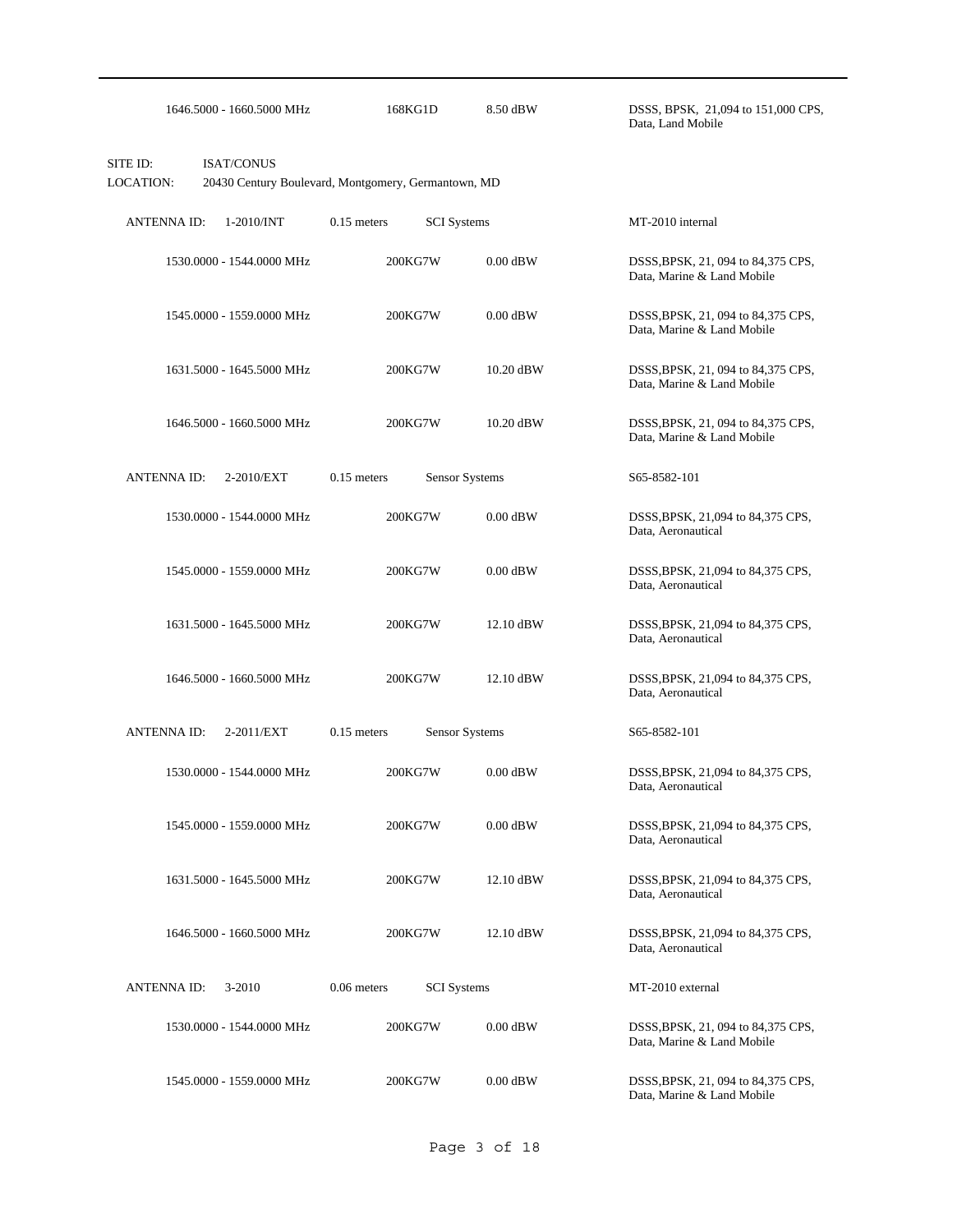| 1631.5000 - 1645.5000 MHz          |                           | 200KG7W               | 11.30 dBW  | DSSS, BPSK, 21, 094 to 84, 375 CPS,<br>Data, Marine & Land Mobile |
|------------------------------------|---------------------------|-----------------------|------------|-------------------------------------------------------------------|
| 1646.5000 - 1660.5000 MHz          |                           | 200KG7W               | 11.30 dBW  | DSSS, BPSK, 21, 094 to 84, 375 CPS,<br>Data, Marine & Land Mobile |
| <b>ANTENNA ID:</b><br>4-2010/INT   | $0.15$ meters             | <b>SCI</b> Systems    |            | MT-2010 rl internal                                               |
| 1530.0000 - 1544.0000 MHz          |                           | 200KG7W               | $0.00$ dBW | DSSS, BPSK, 21, 094 to 84, 375 CPS,<br>Data, Marine & Land Mobile |
| 1545.0000 - 1559.0000 MHz          |                           | 200KG7W               | $0.00$ dBW | DSSS, BPSK, 21, 094 to 84, 375 CPS,<br>Data, Marine & Land Mobile |
| 1631.5000 - 1645.5000 MHz          |                           | 200KG7W               | 12.30 dBW  | DSSS, BPSK, 21, 094 to 84, 375 CPS,<br>Data, Marine & Land Mobile |
| 1646.5000 - 1660.5000 MHz          |                           | 200KG7W               | 12.30 dBW  | DSSS, BPSK, 21, 094 to 84, 375 CPS,<br>Data, Marine & Land Mobile |
| <b>ANTENNAID:</b><br>5-203/EXT     | $0.27$ meters             | Sensor Systems        |            | S65-8282-301                                                      |
| 1530.0000 - 1544.0000 MHz          |                           | 200KG7W               | $0.00$ dBW | DSSS, BPSK, 21,094 to 84,375 CPS,<br>Data, Aeronautical           |
| 1545.0000 - 1559.0000 MHz          |                           | 200KG7W               | $0.00$ dBW | DSSS, BPSK, 21,094 to 84,375 CPS,<br>Data, Aeronautical           |
| 1631.5000 - 1645.5000 MHz          |                           | 200KG7W               | 11.20 dBW  | DSSS, BPSK, 21,094 to 84,375 CPS,<br>Data, Aeronautical           |
| 1646.5000 - 1660.5000 MHz          |                           | 200KG7W               | 11.20 dBW  | DSSS, BPSK, 21,094 to 84,375 CPS,<br>Data, Aeronautical           |
| <b>ANTENNAID:</b><br><b>DELETE</b> | 0 meters                  | <b>DELETE</b>         |            | $\mathbf{0}$                                                      |
| <b>ANTENNA ID:</b>                 | 0.27 meters<br>5-2011/EXT | <b>Sensor Systems</b> |            | S65-8282-301                                                      |
| 1530.0000 - 1544.0000 MHz          |                           | 200KG7W               | $0.00$ dBW | DSSS, BPSK, 21,094 to 84,375 CPS,<br>Data, Aeronautical           |
| 1545.0000 - 1559.0000 MHz          |                           | 200KG7W               | $0.00$ dBW | DSSS, BPSK, 21,094 to 84,375 CPS,<br>Data, Aeronautical           |
| 1631.5000 - 1645.5000 MHz          |                           | 200KG7W               | 11.20 dBW  | DSSS, BPSK, 21,094 to 84,375 CPS,<br>Data, Aeronautical           |
| 1646.5000 - 1660.5000 MHz          |                           | 200KG7W               | 11.20 dBW  | DSSS, BPSK, 21,094 to 84,375 CPS,<br>Data, Aeronautical           |
| <b>ANTENNA ID:</b><br>5-2012       | $0.27$ meters             | Sensor Systems        |            | S65-8282-301                                                      |
| 1530.0000 - 1544.0000 MHz          |                           | 200KG7W               | $0.00$ dBW | DSSS, BPSK, 21,094 to 84,375 CPS,<br>Data, Aeronautical           |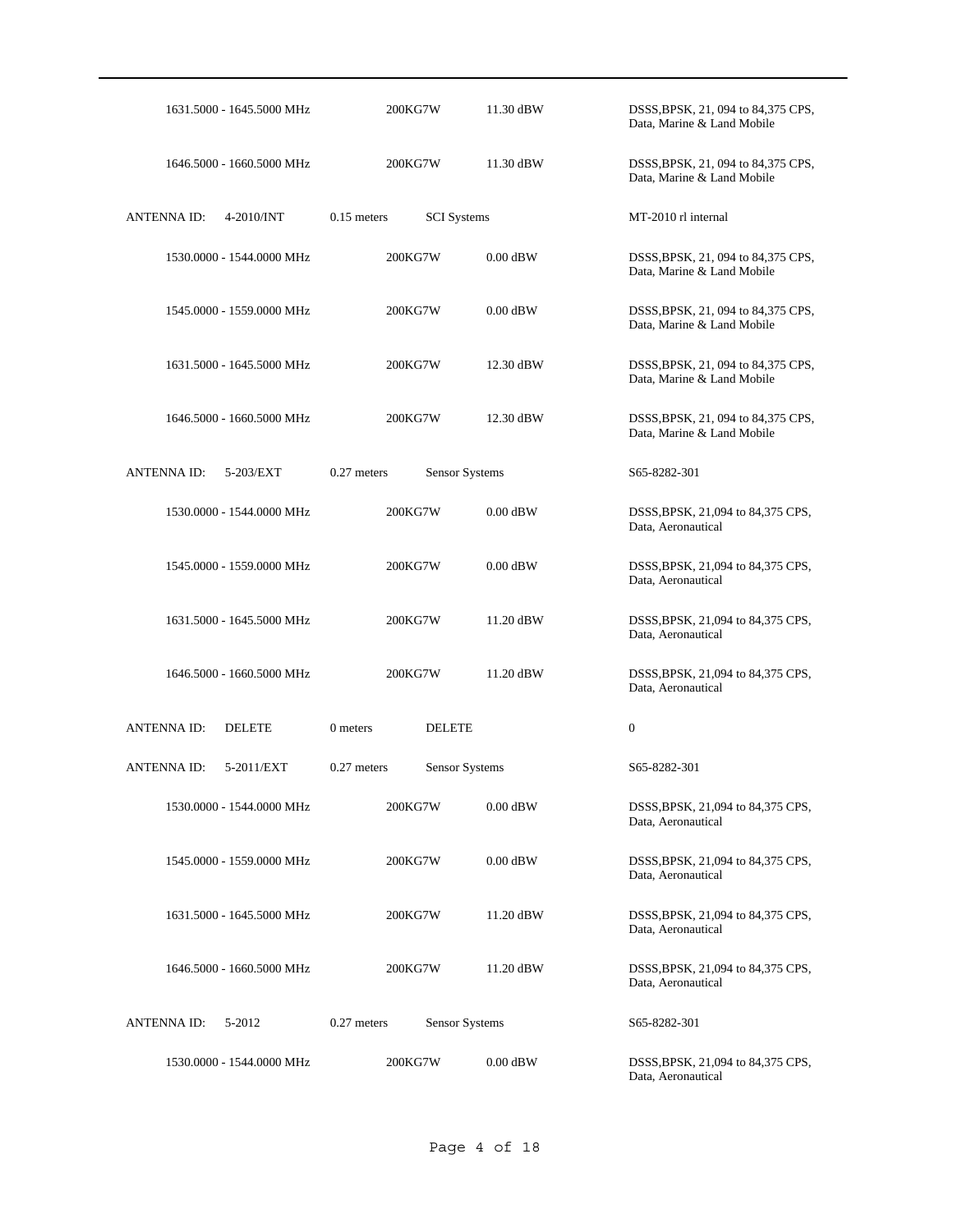| 1545.0000 - 1559.0000 MHz             | 200KG7W                | $0.00$ dBW | DSSS, BPSK, 21,094 to 84,375 CPS,<br>Data, Aeronautical           |
|---------------------------------------|------------------------|------------|-------------------------------------------------------------------|
| 1631.5000 - 1645.5000 MHz             | 200KG7W                | 11.20 dBW  | DSSS, BPSK, 21,094 to 84,375 CPS,<br>Data, Aeronautical           |
| 1646.5000 - 1660.5000 MHz             | 200KG7W                | 11.20 dBW  | DSSS, BPSK, 21,094 to 84,375 CPS,<br>Data, Aeronautical           |
| <b>ANTENNA ID:</b><br>$6 - 2011$ /INT | $0.18$ meters<br>PCTel |            | 3481IZ-3                                                          |
| 1530.0000 - 1544.0000 MHz             | 200KG7W                | $0.00$ dBW | DSSS, BPSK, 21, 094 to 84, 375 CPS,<br>Data, Marine & Land Mobile |
| 1545.0000 - 1559.0000 MHz             | 200KG7W                | $0.00$ dBW | DSSS, BPSK, 21, 094 to 84, 375 CPS,<br>Data, Marine & Land Mobile |
| 1631.5000 - 1645.5000 MHz             | 200KG7W                | 11.00 dBW  | DSSS, BPSK, 21, 094 to 84, 375 CPS,<br>Data, Marine & Land Mobile |
| 1646.5000 - 1660.5000 MHz             | 200KG7W                | 11.00 dBW  | DSSS, BPSK, 21, 094 to 84, 375 CPS,<br>Data, Marine & Land Mobile |
| ANTENNA ID:<br>$6 - 2012$ /INT        | $0.18$ meters<br>PCTel |            | 3481IZ-3                                                          |
| 1530.0000 - 1544.0000 MHz             | 200KG7W                | $0.00$ dBW | DSSS, BPSK, 21, 094 to 84, 375 CPS,<br>Data, Marine & Land Mobile |
| 1545.0000 - 1559.0000 MHz             | 200KG7W                | $0.00$ dBW | DSSS, BPSK, 21, 094 to 84, 375 CPS,<br>Data, Marine & Land Mobile |
| 1631.5000 - 1645.5000 MHz             | 200KG7W                | 11.00 dBW  | DSSS, BPSK, 21, 094 to 84, 375 CPS,<br>Data, Marine & Land Mobile |
| 1646.5000 - 1660.5000 MHz             | 200KG7W                | 11.00 dBW  | DSSS, BPSK, 21, 094 to 84, 375 CPS,<br>Data, Marine & Land Mobile |
| <b>ANTENNAID:</b><br>$6-203/INT$      | PCTel<br>$0.18$ meters |            | 3481IZ-3                                                          |
| 1530.0000 - 1544.0000 MHz             | 200KG7W                | $0.00$ dBW | DSSS, BPSK, 21, 094 to 84, 375 CPS,<br>Data, Marine & Land Mobile |
| 1545.0000 - 1559.0000 MHz             | 200KG7W                | $0.00$ dBW | DSSS, BPSK, 21, 094 to 84, 375 CPS,<br>Data, Marine & Land Mobile |
| 1631.5000 - 1645.5000 MHz             | 200KG7W                | 11.00 dBW  | DSSS, BPSK, 21, 094 to 84, 375 CPS,<br>Data, Marine & Land Mobile |
| 1646.5000 - 1660.5000 MHz             | 200Kg7W                | 11.00 dBW  | DSSS, BPSK, 21, 094 to 84, 375 CPS,<br>Data, Marine & Land Mobile |
| <b>ANTENNA ID:</b><br>$7 - 2011/INT$  | $0.18$ meters<br>PCTel |            | 3491IZ-3                                                          |
| 1530.0000 - 1544.0000 MHz             | 200KG7W                | $0.00$ dBW | DSSS, BPSK, 21, 094 to 84, 375 CPS,<br>Data, Marine & Land Mobile |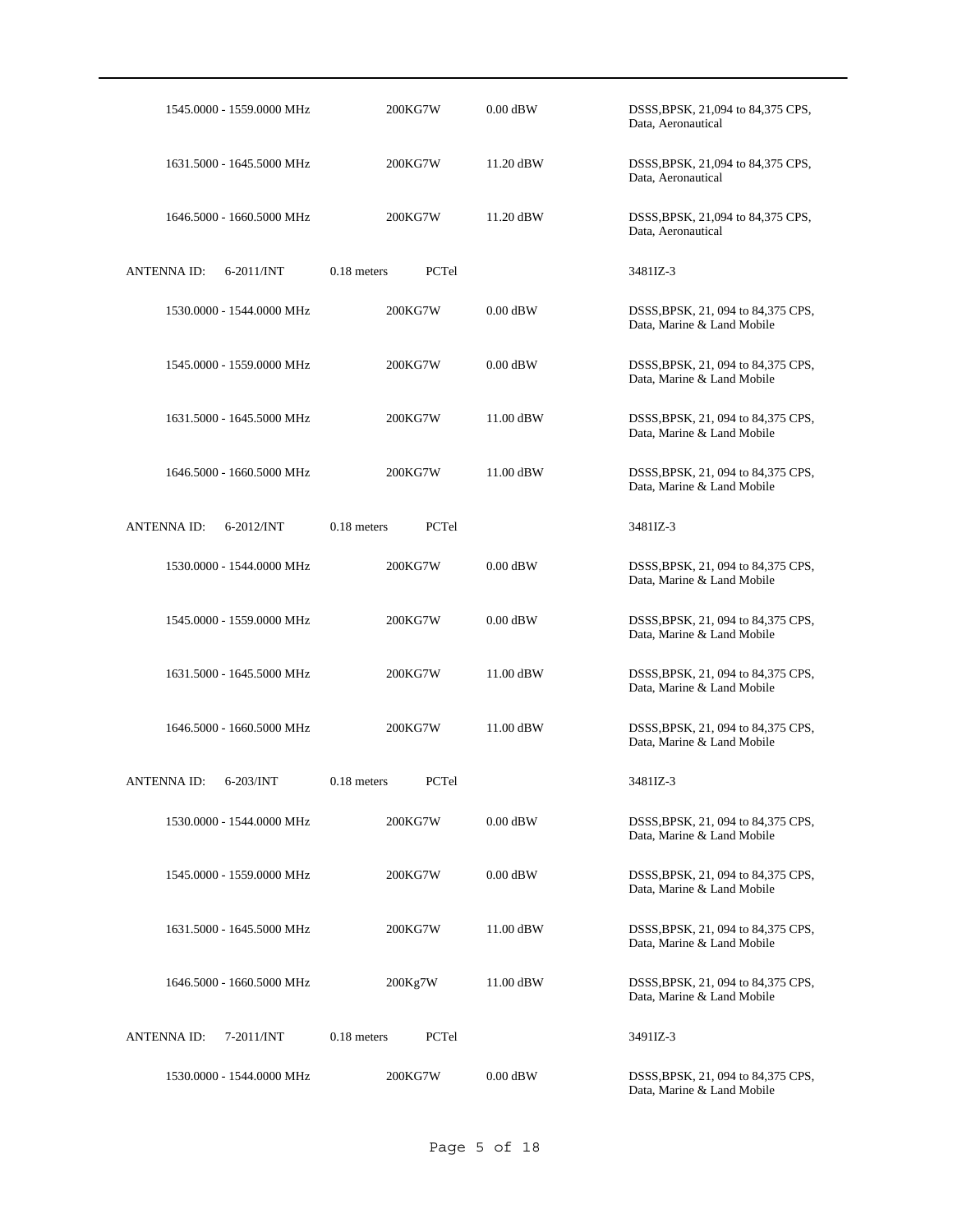|                       | 1545.0000 - 1559.0000 MHz                                               |                 | 200KG7W | $0.00$ dBW | DSSS, BPSK, 21, 094 to 84, 375 CPS,<br>Data, Marine & Land Mobile |  |
|-----------------------|-------------------------------------------------------------------------|-----------------|---------|------------|-------------------------------------------------------------------|--|
|                       | 1631.5000 - 1645.5000 MHz                                               |                 | 200KG7W | 13.30 dBW  | DSSS, BPSK, 21, 094 to 84, 375 CPS,<br>Data, Marine & Land Mobile |  |
|                       | 1646.5000 - 1660.5000 MHz                                               |                 | 200KG7W | 13.30 dBW  | DSSS, BPSK, 21, 094 to 84, 375 CPS,<br>Data, Marine & Land Mobile |  |
| <b>ANTENNA ID:</b>    | $7 - 2012$ /INT                                                         | $0.18$ meters   | PCTel   |            | 3491IZ-3                                                          |  |
|                       | 1530,0000 - 1544,0000 MHz                                               |                 | 200KG7W | $0.00$ dBW | DSSS, BPSK, 21, 094 to 84, 375 CPS,<br>Data, Marine & Land Mobile |  |
|                       | 1545.0000 - 1559.0000 MHz                                               |                 | 200KG7W | $0.00$ dBW | DSSS, BPSK, 21, 094 to 84, 375 CPS,<br>Data, Marine & Land Mobile |  |
|                       | 1631.5000 - 1645.5000 MHz                                               |                 | 200KG7W | 13.30 dBW  | DSSS, BPSK, 21, 094 to 84, 375 CPS,<br>Data, Marine & Land Mobile |  |
|                       | 1646.5000 - 1660.5000 MHz                                               |                 | 200KG7W | 13.30 dBW  | DSSS, BPSK, 21, 094 to 84, 375 CPS,<br>Data, Marine & Land Mobile |  |
| <b>ANTENNAID:</b>     | 8-203/EXT                                                               | $0.19$ meters   | PCTel   |            | 3561AW-1/A                                                        |  |
|                       | 1530.0000 - 1544.0000 MHz                                               |                 | 200KG7W | $0.00$ dBW | DSSS, BPSK, 21, 094 to 84, 375 CPS,<br>Data, Marine & Land Mobile |  |
|                       | 1545.0000 - 1559.0000 MHz                                               |                 | 200KG7W | $0.00$ dBW | DSSS, BPSK, 21, 094 to 84, 375 CPS,<br>Data, Marine & Land Mobile |  |
|                       | 1631.5000 - 1645.5000 MHz                                               |                 | 200KG7W | 11.00 dBW  | DSSS, BPSK, 21, 094 to 84, 375 CPS,<br>Data, Marine & Land Mobile |  |
|                       | 1646.5000 - 1660.5000 MHz                                               |                 | 200KG7W | 11.00 dBW  | DSSS, BPSK, 21, 094 to 84, 375 CPS,<br>Data, Marine & Land Mobile |  |
| <b>ANTENNAID:</b>     | 11-C50/INT                                                              | $0.1524$ meters | PCTel   |            | <b>CMT-500</b>                                                    |  |
|                       | 1530.0000 - 1544.0000 MHz                                               |                 | 200KG7W | $0.00$ dBW | DSSS, BPSK, 21, 094 to 84, 375 CPS,<br>Data, Marine & Land Mobile |  |
|                       | 1545.0000 - 1559.0000 MHz                                               | 200G7W          |         | $0.00$ dBW | DSSS, BPSK, 21, 094 to 84, 375 CPS,<br>Data, Marine & Land Mobile |  |
|                       | 1631.5000 - 1645.5000 MHz                                               |                 | 200KG7W | 10.00 dBW  | DSSS, BPSK, 21, 094 to 84, 375 CPS,<br>Data, Marine & Land Mobile |  |
|                       | 1646.5000 - 1660.5000 MHz                                               |                 | 200KG7W | 10.00 dBW  | DSSS, BPSK, 21, 094 to 84, 375 CPS,<br>Data, Marine & Land Mobile |  |
| SITE ID:<br>LOCATION: | <b>MSV/CONUS</b><br>20430 Century Boulevard, Montgomery, Germantown, MD |                 |         |            |                                                                   |  |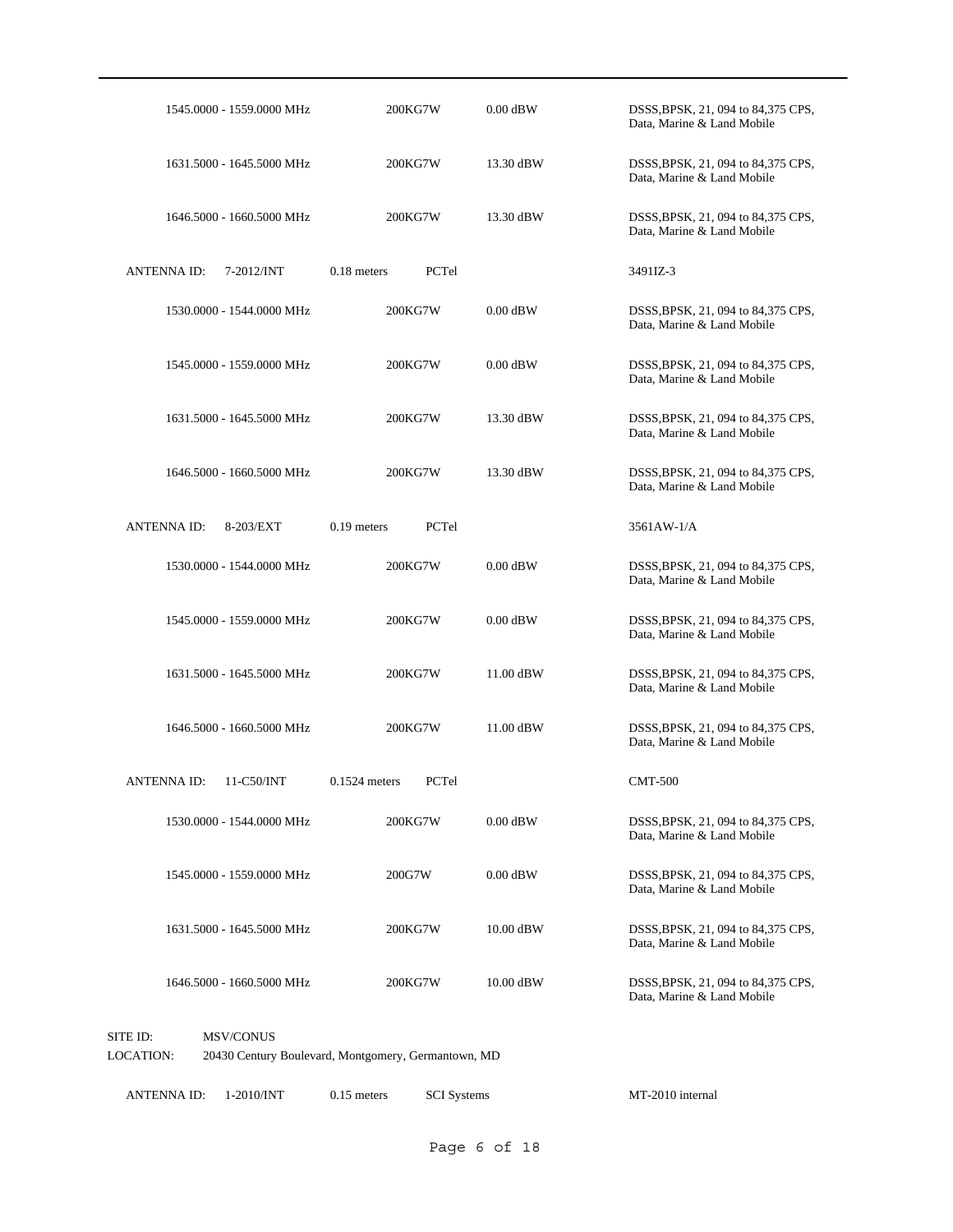| 1530.0000 - 1544.0000 MHz        | 168KG1D                             | $0.00$ dBW | DSSS, BPSK, 21,094 to 84,375 CPS, and<br>Data, Marine & Land Mobile |
|----------------------------------|-------------------------------------|------------|---------------------------------------------------------------------|
| 1545.0000 - 1559.0000 MHz        | 168KG1D                             | $0.00$ dBW | DSSS, BPSK, 21,094 to 84,375 CPS, and<br>Data, Marine & Land Mobile |
| 1631.5000 - 1645.5000 MHz        | 168KG1D                             | 10.20 dBW  | DSSS, BPSK, 21,094 to 84,375 CPS, and<br>Data, Marine & Land Mobile |
| 1646.5000 - 1660.5000 MHz        | 168KG1D                             | 10.20 dBW  | DSSS, BPSK, 21,094 to 84,375 CPS, and<br>Data, Marine & Land Mobile |
| <b>ANTENNA ID:</b><br>2-2010/EXT | $0.15$ meters<br>Sensor Systems     |            | S65-8582-101                                                        |
| 1530.0000 - 1544.0000 MHz        | 168KG1D                             | $0.00$ dBW | DSSS. BPSK, 21,094 to 84,375 CPS, and<br>Data, Aeronautical         |
| 1545.0000 - 1559.0000 MHz        | 168KG1D                             | $0.00$ dBW | DSSS. BPSK, 21,094 to 84,375 CPS, and<br>Data, Aeronautical         |
| 1631.5000 - 1645.5000 MHz        | 168KG1D                             | 12.10 dBW  | DSSS. BPSK, 21,094 to 84,375 CPS, and<br>Data, Aeronautical         |
| 1646.5000 - 1660.5000 MHz        | 168KG1D                             | 12.10 dBW  | DSSS. BPSK, 21,094 to 84,375 CPS, and<br>Data, Aeronautical         |
| <b>ANTENNA ID:</b><br>2-2011/EXT | $0.15$ meters<br>Sensor Systems     |            | S65-8582-101                                                        |
| 1530.0000 - 1544.0000 MHz        | 168KG1D                             | $0.00$ dBW | DSSS. BPSK, 21,094 to 84,375 CPS, and<br>Data, Aeronautical         |
| 1545.0000 - 1559.0000 MHz        | 168KG1D                             | $0.00$ dBW | DSSS. BPSK, 21,094 to 84,375 CPS, and<br>Data, Aeronautical         |
| 1631.5000 - 1645.5000 MHz        | 168KG1D                             | 12.10 dBW  | DSSS. BPSK, 21,094 to 84,375 CPS, and<br>Data, Aeronautical         |
| 1646.5000 - 1660.5000 MHz        | 168KG1D                             | 12.10 dBW  | DSSS. BPSK, 21,094 to 84,375 CPS, and<br>Data, Aeronautical         |
| ANTENNA ID:<br>3-2010/EXT        | $0.06$ meters<br><b>SCI</b> Systems |            | MT-2010 external                                                    |
| 1530,0000 - 1544,0000 MHz        | 168KG1D                             | $0.00$ dBW | DSSS. BPSK, 21,094 to 84,375 CPS, and<br>Data, Marine & Land Mobile |
| 1545.0000 - 1559.0000 MHz        | 168KG1D                             | $0.00$ dBW | DSSS. BPSK, 21,094 to 84,375 CPS, and<br>Data, Marine & Land Mobile |
| 1631.5000 - 1645.5000 MHz        | 168KG1D                             | 11.30 dBW  | DSSS. BPSK, 21,094 to 84,375 CPS, and<br>Data, Marine & Land Mobile |
| 1646.5000 - 1660.5000 MHz        | 168KG1D                             | 11.30 dBW  | DSSS. BPSK, 21,094 to 84,375 CPS, and<br>Data, Marine & Land Mobile |
| <b>ANTENNA ID:</b><br>4-2010/INT | $0.15$ meters<br><b>SCI</b> Systems |            | MT-2010 rl Internal                                                 |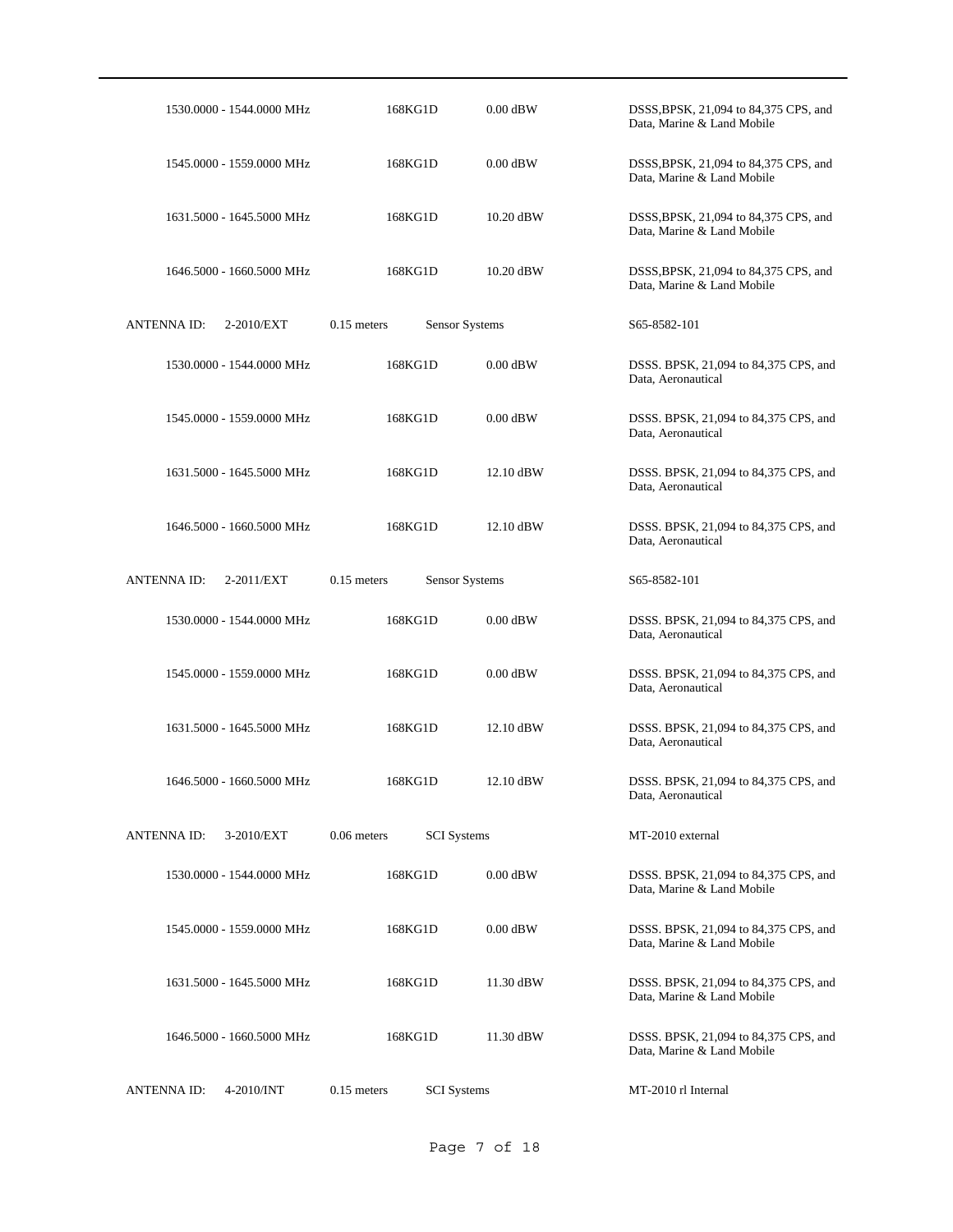| 1530.0000 - 1544.0000 MHz        | 168KG1D                         | $0.00$ dBW | DSSS. BPSK, 21,094 to 84,375 CPS, and<br>Data, Marine & Land Mobile |
|----------------------------------|---------------------------------|------------|---------------------------------------------------------------------|
| 1545.0000 - 1559.0000 MHz        | 168KG1D                         | $0.00$ dBW | DSSS. BPSK, 21,094 to 84,375 CPS, and<br>Data, Marine & Land Mobile |
| 1631.5000 - 1645.5000 MHz        | 168KG1D                         | 12.30 dBW  | DSSS. BPSK, 21,094 to 84,375 CPS, and<br>Data, Marine & Land Mobile |
| 1646.5000 - 1660.5000 MHz        | 168KG1D                         | 12.30 dBW  | DSSS. BPSK, 21,094 to 84,375 CPS, and<br>Data, Marine & Land Mobile |
| <b>ANTENNA ID:</b><br>5-203/EXT  | $0.27$ meters<br>Sensor Systems |            | S65-8282-301                                                        |
| 1530.0000 - 1544.0000 MHz        | 168KG1D                         | $0.00$ dBW | DSSS, BPSK, 21,094 to 84,375 CPS, and<br>Data, Aeronautical         |
| 1545.0000 - 1559.0000 MHz        | 168KG1D                         | $0.00$ dBW | DSSS, BPSK, 21,094 to 84,375 CPS, and<br>Data, Aeronautical         |
| 1631.5000 - 1645.5000 MHz        | 168KG1D                         | 11.20 dBW  | DSSS, BPSK, 21,094 to 84,375 CPS, and<br>Data, Aeronautical         |
| 1646.5000 - 1660.5000 MHz        | 168KG1D                         | 11.20 dBW  | DSSS, BPSK, 21,094 to 84,375 CPS, and<br>Data, Aeronautical         |
| <b>ANTENNA ID:</b><br>5-2011/EXT | $0.27$ meters<br>Sensor Systems |            | S65-8282-301                                                        |
| 1530.0000 - 1544.0000 MHz        | 168KG1D                         | $0.00$ dBW | DSSS, BPSK, 21,094 to 84,375 CPS, and<br>Data, Aeronautical         |
| 1545.0000 - 1559.0000 MHz        | 168KG1D                         | $0.00$ dBW | DSSS, BPSK, 21,094 to 84,375 CPS, and<br>Data, Aeronautical         |
| 1631.5000 - 1645.5000 MHz        | 168KG1D                         | 11.20 dBW  | DSSS, BPSK, 21,094 to 84,375 CPS, and<br>Data, Aeronautical         |
| 1646.5000 - 1660.5000 MHz        | 168KG1D                         | 11.20 dBW  | DSSS, BPSK, 21,094 to 84,375 CPS, and<br>Data, Aeronautical         |
| ANTENNA ID:<br>5-2012/EXT        | Sensor Systems<br>$0.27$ meters |            | S65-8282-301                                                        |
| 1530.0000 - 1544.0000 MHz        | 168KG1D                         | $0.00$ dBW | DSSS, BPSK, 21,094 to 84,375 CPS, and<br>Data, Aeronautical         |
| 1545.0000 - 1559.0000 MHz        | 168KG1D                         | $0.00$ dBW | DSSS, BPSK, 21,094 to 84,375 CPS, and<br>Data, Aeronautical         |
| 1631.5000 - 1645.5000 MHz        | 168KG1D                         | 11.20 dBW  | DSSS, BPSK, 21,094 to 84,375 CPS, and<br>Data, Aeronautical         |
| 1646.5000 - 1660.5000 MHz        | 168KG1D                         | 11.20 dBW  | DSSS, BPSK, 21,094 to 84,375 CPS, and<br>Data, Aeronautical         |
| <b>ANTENNA ID:</b><br>6-2011/INT | $0.18$ meters<br>PCTel          |            | 3481IZ-3                                                            |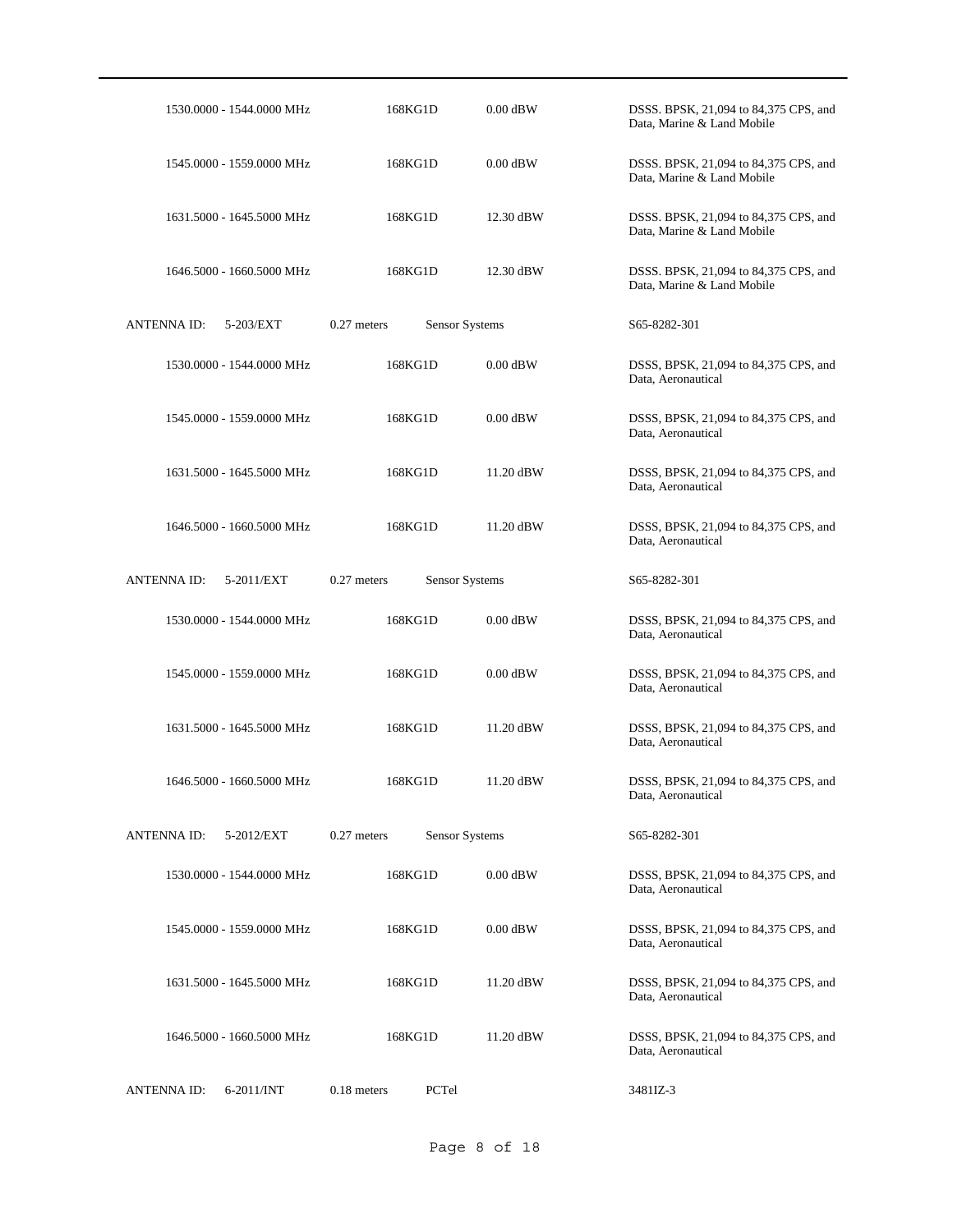|                    | 1530.0000 - 1544.0000 MHz |               | 168KG1D | $0.00$ dBW  | DSSS, BPSK, 21,094 to 84,375 CPS, and<br>Data, Marine & Land Mobile |
|--------------------|---------------------------|---------------|---------|-------------|---------------------------------------------------------------------|
|                    | 1545.0000 - 1559.0000 MHz |               | 168KG1D | $0.00$ dBW  | DSSS, BPSK, 21,094 to 84,375 CPS, and<br>Data, Marine & Land Mobile |
|                    | 1631.5000 - 1645.5000 MHz |               | 168KG1D | 11.00 dBW   | DSSS, BPSK, 21,094 to 84,375 CPS, and<br>Data, Marine & Land Mobile |
|                    | 1646.5000 - 1660.5000 MHz |               | 168KG1D | 11.00 dBW   | DSSS, BPSK, 21,094 to 84,375 CPS, and<br>Data, Marine & Land Mobile |
| <b>ANTENNA ID:</b> | 6-2012/INT                | $0.18$ meters | PCTel   |             | 3481IZ-3                                                            |
|                    | 1530.0000 - 1544.0000 MHz |               | 168KG1D | $0.00$ dBW  | DSSS, BPSK, 21,094 to 84,375 CPS, and<br>Data, Marine & Land Mobile |
|                    | 1545.0000 - 1559.0000 MHz |               | 168KG1D | $0.00$ dBW  | DSSS, BPSK, 21,094 to 84,375 CPS, and<br>Data, Marine & Land Mobile |
|                    | 1631.5000 - 1645.5000 MHz |               | 168KG1D | 11.00 dBW   | DSSS, BPSK, 21,094 to 84,375 CPS, and<br>Data, Marine & Land Mobile |
|                    | 1646.5000 - 1660.5000 MHz |               | 168KG1D | 11.00 dBW   | DSSS, BPSK, 21,094 to 84,375 CPS, and<br>Data, Marine & Land Mobile |
| <b>ANTENNA ID:</b> | 6-203/INT                 | $0.18$ meters | PCTel   |             | 3481IZ-3                                                            |
|                    | 1530.0000 - 1544.0000 MHz |               | 168KG1D | $0.00$ dBW  | DSSS, BPSK, 21,094 to 84,375 CPS, and<br>Data, Marine & Land Mobile |
|                    | 1545.0000 - 1559.0000 MHz |               | 168KG1D | $0.00$ dBW  | DSSS, BPSK, 21,094 to 84,375 CPS, and<br>Data, Marine & Land Mobile |
|                    | 1631.5000 - 1645.5000 MHz |               | 168KG1D | 11.00 dBW   | DSSS, BPSK, 21,094 to 84,375 CPS, and<br>Data, Marine & Land Mobile |
|                    | 1646.5000 - 1660.5000 MHz |               | 168KG1D | $11.00$ dBW | DSSS, BPSK, 21,094 to 84,375 CPS, and<br>Data, Marine & Land Mobile |
| <b>ANTENNA ID:</b> | 7-2011/INT                | 0.18 meters   | PCTel   |             | 3491IZ-3                                                            |
|                    | 1530.0000 - 1544.0000 MHz |               | 168KG1D | $0.00$ dBW  | DSSS, BPSK, 21,094 to 84,375 CPS, and<br>Data, Marine & Land Mobile |
|                    | 1545.0000 - 1559.0000 MHz |               | 168KG1D | $0.00$ dBW  | DSSS, BPSK, 21,094 to 84,375 CPS, and<br>Data, Marine & Land Mobile |
|                    | 1631.5000 - 1645.5000 MHz |               | 168KG1D | 13.30 dBW   | DSSS, BPSK, 21,094 to 84,375 CPS, and<br>Data, Marine & Land Mobile |
|                    | 1646.5000 - 1660.5000 MHz |               | 168KG1D | 13.30 dBW   | DSSS, BPSK, 21,094 to 84,375 CPS, and<br>Data, Marine & Land Mobile |
| <b>ANTENNA ID:</b> | 7-2012/INT                | 0.18 meters   | PCTel   |             | 3491IZ-3                                                            |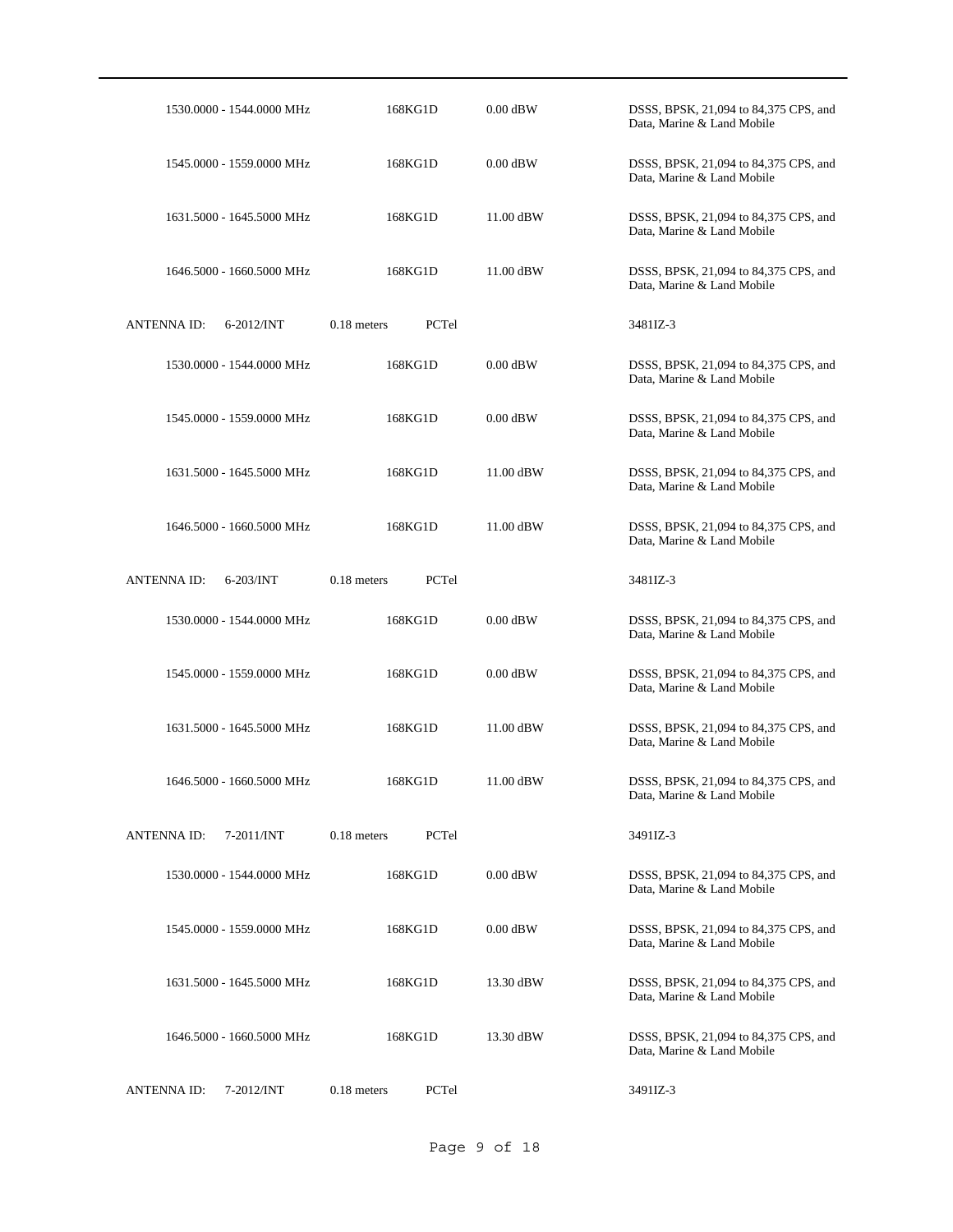| 1530,0000 - 1544,0000 MHz        | 168KG1D                  | $0.00$ dBW | DSSS, BPSK, 21,094 to 84,375 CPS, and<br>Data, Marine & Land Mobile |
|----------------------------------|--------------------------|------------|---------------------------------------------------------------------|
| 1545.0000 - 1559.0000 MHz        | 168KG1D                  | $0.00$ dBW | DSSS, BPSK, 21,094 to 84,375 CPS, and<br>Data, Marine & Land Mobile |
| 1631.5000 - 1645.5000 MHz        | 168KG1D                  | 13.30 dBW  | DSSS, BPSK, 21,094 to 84,375 CPS, and<br>Data, Marine & Land Mobile |
| 1646.5000 - 1660.5000 MHz        | 168KG1D                  | 13.30 dBW  | DSSS, BPSK, 21,094 to 84,375 CPS, and<br>Data, Marine & Land Mobile |
| <b>ANTENNAID:</b><br>8-203/EXT   | $0.19$ meters<br>PCTel   |            | 3561AW-1/A                                                          |
| 1530.0000 - 1544.0000 MHz        | 168KG1D                  | $0.00$ dBW | DSSS, BPSK, 21,094 to 84,375 CPS, and<br>Data, Marine & Land Mobile |
| 1545.0000 - 1559.0000 MHz        | 168KG1D                  | $0.00$ dBW | DSSS, BPSK, 21,094 to 84,375 CPS, and<br>Data, Marine & Land Mobile |
| 1631.5000 - 1645.5000 MHz        | 168KG1D                  | 11.00 dBW  | DSSS, BPSK, 21,094 to 84,375 CPS, and<br>Data, Marine & Land Mobile |
| 1646.5000 - 1660.5000 MHz        | 168KG1D                  | 11.00 dBW  | DSSS, BPSK, 21,094 to 84,375 CPS, and<br>Data, Marine & Land Mobile |
| <b>ANTENNA ID:</b><br>11-C50/INT | PCTel<br>$0.1524$ meters |            | <b>CMT-500</b>                                                      |
| 1530.0000 - 1544.0000 MHz        | 168KG1D                  | $0.00$ dBW | DSSS, BPSK, 21,094 to 84,375 CPS, and<br>Data, Marine & Land Mobile |
| 1545,0000 - 1559,0000 MHz        | 168KG1D                  | $0.00$ dBW | DSSS, BPSK, 21,094 to 84,375 CPS, and<br>Data, Marine & Land Mobile |
| 1631.5000 - 1645.5000 MHz        | 168KG1D                  | 10.00 dBW  | DSSS, BPSK, 21,094 to 84,375 CPS, and<br>Data, Marine & Land Mobile |
| 1646.5000 - 1660.5000 MHz        | 168KG1D                  | 10.00 dBW  | DSSS, BPSK, 21,094 to 84,375 CPS, and<br>Data, Marine & Land Mobile |

### **Points of Communication:**

ISAT/ASDR - ISAT List -

ISAT/CONUS - ISAT List -

MSV/ASDR - MSAT-1 - (106.5 W.L.)

MSV/ASDR - MSAT-2 - (100.95 W.L)

MSV/ASDR - MSV-1 - (101 W.L.)

MSV/CONUS - MSAT-1 - (106.5 W.L.)

MSV/CONUS - MSAT-2 - (100.95 W.L)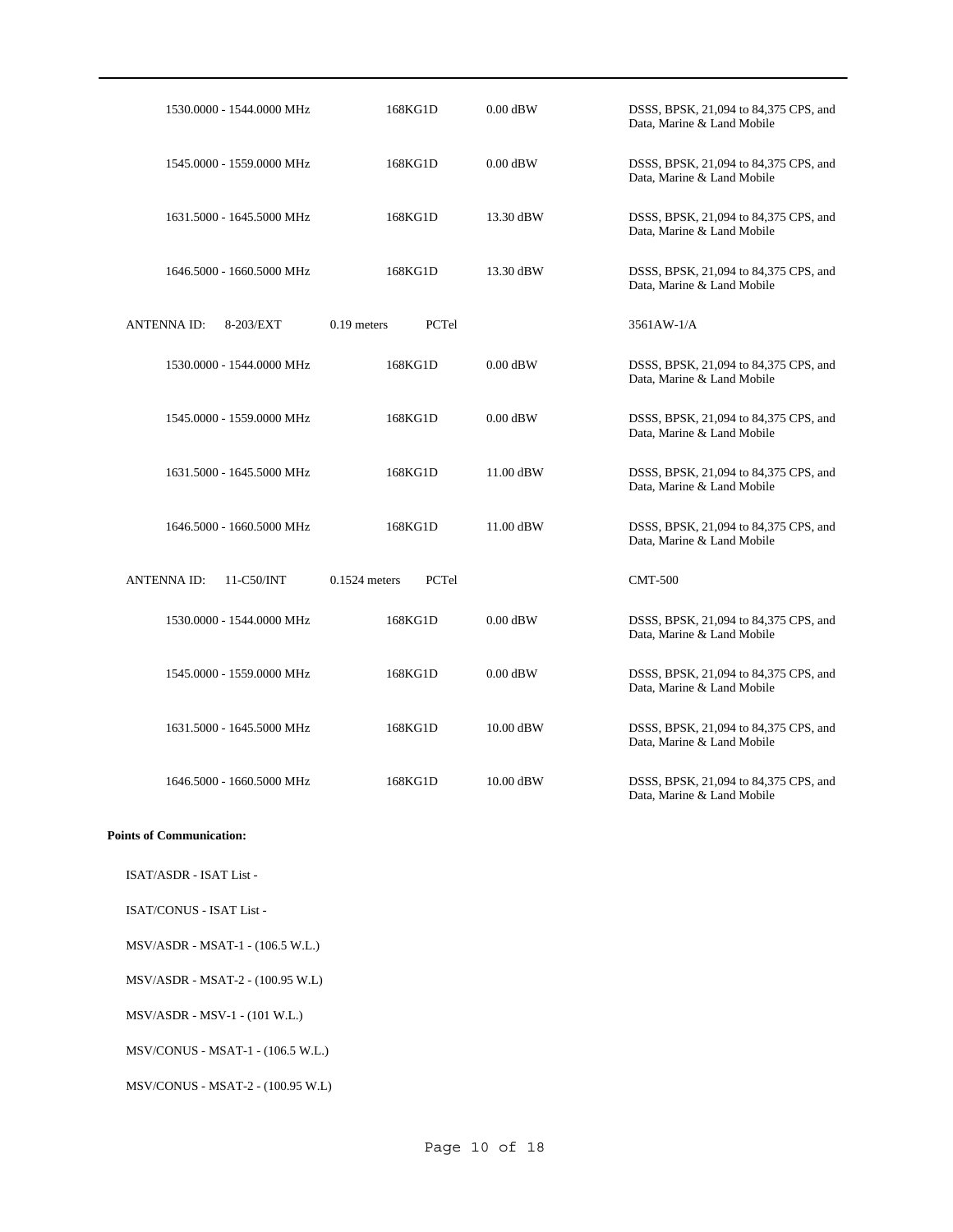|                                                                                                                        | MSV/CONUS - MSV-1 - (101 W.L.)                                                                |                      |                                 |                                                                                                                   |  |
|------------------------------------------------------------------------------------------------------------------------|-----------------------------------------------------------------------------------------------|----------------------|---------------------------------|-------------------------------------------------------------------------------------------------------------------|--|
| SES-MFS-20090416-00495<br>Modification<br>Grant of Authority                                                           | E E020205                                                                                     | HNS License Sub, LLC |                                 | 09/27/2002 - 09/27/2017<br>Date Effective:<br>06/30/2009                                                          |  |
| <b>Class of Station:</b>                                                                                               | Earth Stations on-board Vessels/VSAT                                                          |                      |                                 |                                                                                                                   |  |
| <b>Nature of Service:</b>                                                                                              | <b>Fixed Satellite Service</b>                                                                |                      |                                 |                                                                                                                   |  |
| SITE ID:<br><b>LOCATION:</b>                                                                                           | KODIAK-AS110<br>57 ° 46 ' 58.00 " N LAT.                                                      |                      |                                 | US COAST GUARD ISC KODIAK, BLDG N38, CAPE SARICHEF STREET, KODIAK ISLAND, KODIAK, AK<br>152 ° 35 ' 1.00 " W LONG. |  |
| SITE ID:<br>LOCATION:                                                                                                  | ESV <sub>1</sub><br>Atlantic Ocean, Gulf of Mexico, Caribbean Sea and navigable inland waters |                      |                                 |                                                                                                                   |  |
| ANTENNA ID:                                                                                                            | 0.6 meters<br>- 1                                                                             | SeaTel Inc.          |                                 | 2406                                                                                                              |  |
|                                                                                                                        | 11700.0000 - 12170.0000 MHz                                                                   | 1M60G7D              |                                 | DIGITAL DATA SERVICES                                                                                             |  |
|                                                                                                                        | 11700.0000 - 12170.0000 MHz                                                                   | 36M0G7D              |                                 | <b>DIGITAL DATA SERVICES</b>                                                                                      |  |
|                                                                                                                        | 14000.0000 - 14500.0000 MHz                                                                   | 200KG7D              | 31.40 dBW                       | DIGITAL DATA SERVICES                                                                                             |  |
|                                                                                                                        | 14000.0000 - 14500.0000 MHz                                                                   | 4M59G7D              | 45.00 dBW                       | DIGITAL DATA SERVICES                                                                                             |  |
| SITE ID:<br>ESV <sub>2</sub><br>Atlantic Ocean, Gulf of Mexico, Caribbean Sea and navigable inland waters<br>LOCATION: |                                                                                               |                      |                                 |                                                                                                                   |  |
| <b>ANTENNAID:</b>                                                                                                      | $\overline{c}$<br>0.6 meters                                                                  | Azimuth              |                                 | $AZU-06$                                                                                                          |  |
|                                                                                                                        | 11700.0000 - 12170.0000 MHz                                                                   | 1M60G7D              |                                 | DIGITAL DATA SERVICES                                                                                             |  |
|                                                                                                                        | 11700.0000 - 12170.0000 MHz                                                                   | 36M0G7D              |                                 | DIGITAL DATA SERVICES                                                                                             |  |
|                                                                                                                        | 14000.0000 - 14500.0000 MHz                                                                   | 200KG7D              | 32.60 dBW                       | DIGITAL DATA SERVICES                                                                                             |  |
|                                                                                                                        | 14000.0000 - 14500.0000 MHz                                                                   | 3M33G7D              | 44.80 dBW                       | DIGITAL DATA SERVICES                                                                                             |  |
| <b>Points of Communication:</b>                                                                                        |                                                                                               |                      |                                 |                                                                                                                   |  |
|                                                                                                                        | ESV 1 - ALSAT - (ALSAT)                                                                       |                      |                                 |                                                                                                                   |  |
|                                                                                                                        | ESV 2 - ALSAT - (ALSAT)                                                                       |                      |                                 |                                                                                                                   |  |
| SES-RWL-20090622-00781<br>Renewal<br>Grant of Authority                                                                | E E990179                                                                                     |                      | KWGN Inc., Debtor-In-Possession | 07/27/2009 - 07/27/2024<br>Date Effective:<br>06/29/2009                                                          |  |
| <b>Class of Station:</b>                                                                                               | Temporary Fixed Earth Station                                                                 |                      |                                 |                                                                                                                   |  |
| <b>Nature of Service:</b>                                                                                              | Domestic Fixed Satellite Service                                                              |                      |                                 |                                                                                                                   |  |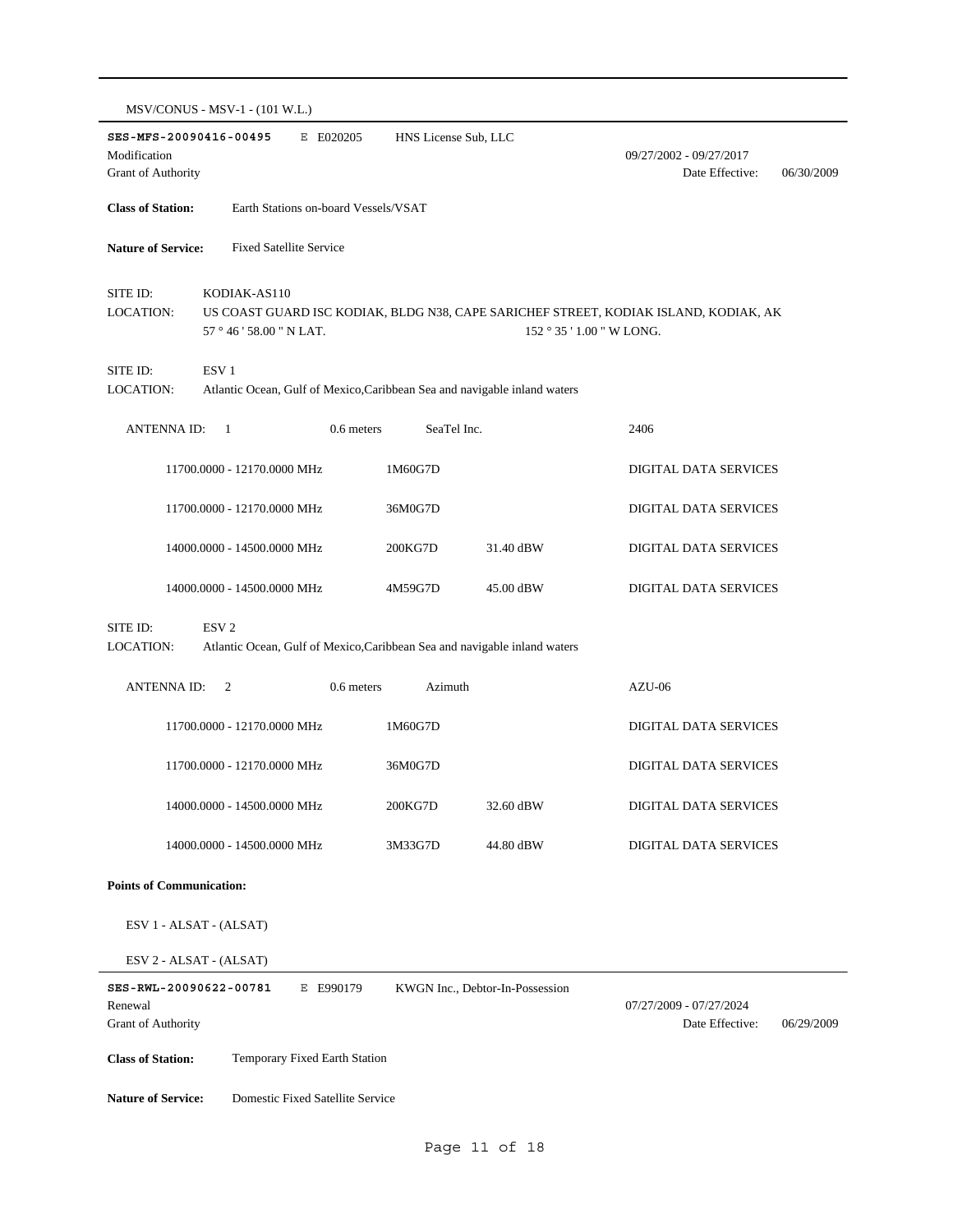| SITE ID:<br>1<br><b>VARIOUS</b><br>LOCATION:                             |                                                                         |                                                          |
|--------------------------------------------------------------------------|-------------------------------------------------------------------------|----------------------------------------------------------|
| <b>ANTENNA ID:</b><br>1.8 meters<br>$\overline{1}$                       | VERTEX COMM.                                                            | <b>DMK</b>                                               |
| 14000.0000 - 14500.0000 MHz                                              | 36M0F8F<br>71.54 dBW                                                    | ANALOG TV FM MODULATION<br>W/AUDIO SC                    |
| 14000.0000 - 14500.0000 MHz                                              | 68.54 dBW<br>24M0F8F                                                    | ANALOG TV FM MODULATION W<br>AUDIO SC                    |
| 14000.0000 - 14500.0000 MHz                                              | 24M0G7F<br>63.10 dBW                                                    | DIGITAL COMPRESSED VIDEO                                 |
| 11700.0000 - 12200.0000 MHz                                              | 36M0F8F                                                                 | ANALOG TV FM MODULATION<br>W/AUDIO SC                    |
| 11700.0000 - 12200.0000 MHz                                              | 24M0F8F                                                                 | ANALOG TV FM MODULATION<br>W/AUDIO SC                    |
| 11700.0000 - 12200.0000 MHz                                              | 24M0G7F                                                                 | DIGITAL COMPRESSED VIDEO                                 |
| <b>Points of Communication:</b>                                          |                                                                         |                                                          |
| $1 - ALSAT - (ALSAT)$                                                    |                                                                         |                                                          |
| SES-RWL-20090625-00793<br>E E990224<br>Renewal<br>Grant of Authority     | PanAmSat Licensee Corp.                                                 | 09/17/2009 - 09/17/2024<br>Date Effective:<br>06/29/2009 |
| <b>Fixed Earth Stations</b><br><b>Class of Station:</b>                  |                                                                         |                                                          |
| <b>Nature of Service:</b>                                                | Domestic Fixed Satellite Service, International Fixed Satellite Service |                                                          |
| <b>NAPA</b><br>SITE ID:                                                  |                                                                         |                                                          |
| LOCATION:<br>961 ANSELMO CT., NAPA, NAPA, CA<br>38 ° 14 ' 42.00 " N LAT. |                                                                         | $122 \degree 16$ ' 44.00 " W LONG.                       |
| ANTENNA ID:<br>$NK-8$<br>13 meters                                       | <b>VERTEX</b>                                                           | 13KPK                                                    |
| 14000.0000 - 14500.0000 MHz                                              | 750KF2D<br>86.00 dBW                                                    | <b>COMMAND CARRIER</b>                                   |
| 14000.0000 - 14500.0000 MHz                                              | 36M0F8F<br>87.00 dBW                                                    | <b>ANALOG VIDEO</b>                                      |
| 14000.0000 - 14500.0000 MHz                                              | 18M0F8F<br>84.00 dBW                                                    | <b>ANALOG VIDEO</b>                                      |
| 14000.0000 - 14500.0000 MHz                                              | 36M0G7W<br>87.00 dBW                                                    | DIGITAL VIDEO & DATA                                     |
| 14000.0000 - 14500.0000 MHz                                              | 3M00G7W<br>69.00 dBW                                                    | DIGITAL VIDEO & DATA                                     |
| 14000.0000 - 14500.0000 MHz                                              | 64K0G7D<br>50.30 dBW                                                    | DIGITAL DATA                                             |
| 11700.0000 - 12200.0000 MHz                                              |                                                                         |                                                          |

**Points of Communication:**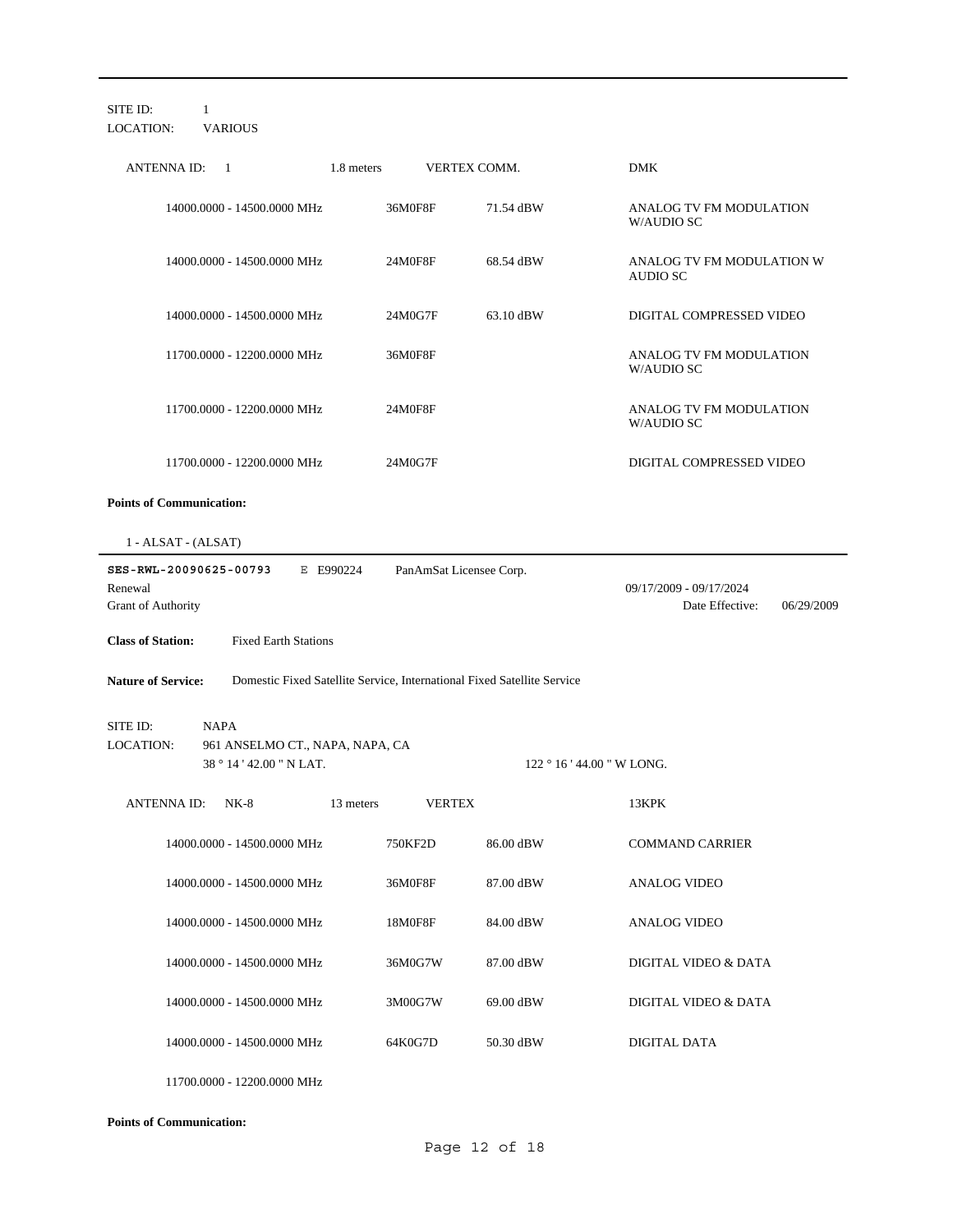| NAPA - ALSAT - (ALSAT)                                                                                           |                          |                                                          |
|------------------------------------------------------------------------------------------------------------------|--------------------------|----------------------------------------------------------|
| NAPA - PANAMSAT 5 - (194 W.L.)                                                                                   |                          |                                                          |
| NAPA - PAS-4 - (191.0 W.L.)                                                                                      |                          |                                                          |
| SES-RWL-20090626-00797<br>E E980382<br>Renewal<br>Grant of Authority                                             | WHDH-TV                  | 07/06/2009 - 07/06/2024<br>Date Effective:<br>06/29/2009 |
| <b>Class of Station:</b><br>Temporary Fixed Earth Station                                                        |                          |                                                          |
| Domestic Fixed Satellite Service<br><b>Nature of Service:</b>                                                    |                          |                                                          |
| SITE ID:<br>1<br>LOCATION:<br>SUFFIX, BOSTON, MA<br>42 ° 18 ' 41.00 " N LAT.                                     | 71 ° 13 ' 0.00 " W LONG. |                                                          |
| 1.8 meters<br><b>ANTENNA ID:</b><br>$\overline{1}$                                                               | <b>AVL TECHNOLOGIES</b>  | 1.8 SNG                                                  |
| 14000.0000 - 14500.0000 MHz                                                                                      | 36M0G7W<br>66.10 dBW     | DIGITAL SATELLITE NEWS<br><b>GATHERING</b>               |
| 11700.0000 - 12200.0000 MHz                                                                                      | 36M0G7W                  | DIGITAL SATELLITE NEWS<br><b>GATHERING</b>               |
| <b>Points of Communication:</b>                                                                                  |                          |                                                          |
| 1 - ALSAT - (ALSAT)                                                                                              |                          |                                                          |
| SES-STA-20090522-00643<br>E E070098<br>Special Temporary Authority<br>Withdrawn                                  | TerreStar License Inc.   | Date Effective:<br>06/25/2009                            |
| <b>Class of Station:</b>                                                                                         |                          |                                                          |
| <b>Points of Communication:</b>                                                                                  |                          |                                                          |
| SES-STA-20090522-00647<br>E E070098<br>Special Temporary Authority<br>Withdrawn                                  | TerreStar License Inc.   | Date Effective:<br>06/25/2009                            |
| <b>Class of Station:</b>                                                                                         |                          |                                                          |
| <b>Points of Communication:</b>                                                                                  |                          |                                                          |
| SES-STA-20090529-00666<br>E KL92<br>Special Temporary Authority<br>Grant of Authority                            | PanAmSat Licensee Corp.  | Date Effective:<br>06/30/2009                            |
| <b>Class of Station:</b>                                                                                         |                          |                                                          |
| Special temporary authority is GRANTED for a period of 30 days beginning June 24, 2009 and ending July 23, 2009. |                          |                                                          |

### **Points of Communication:**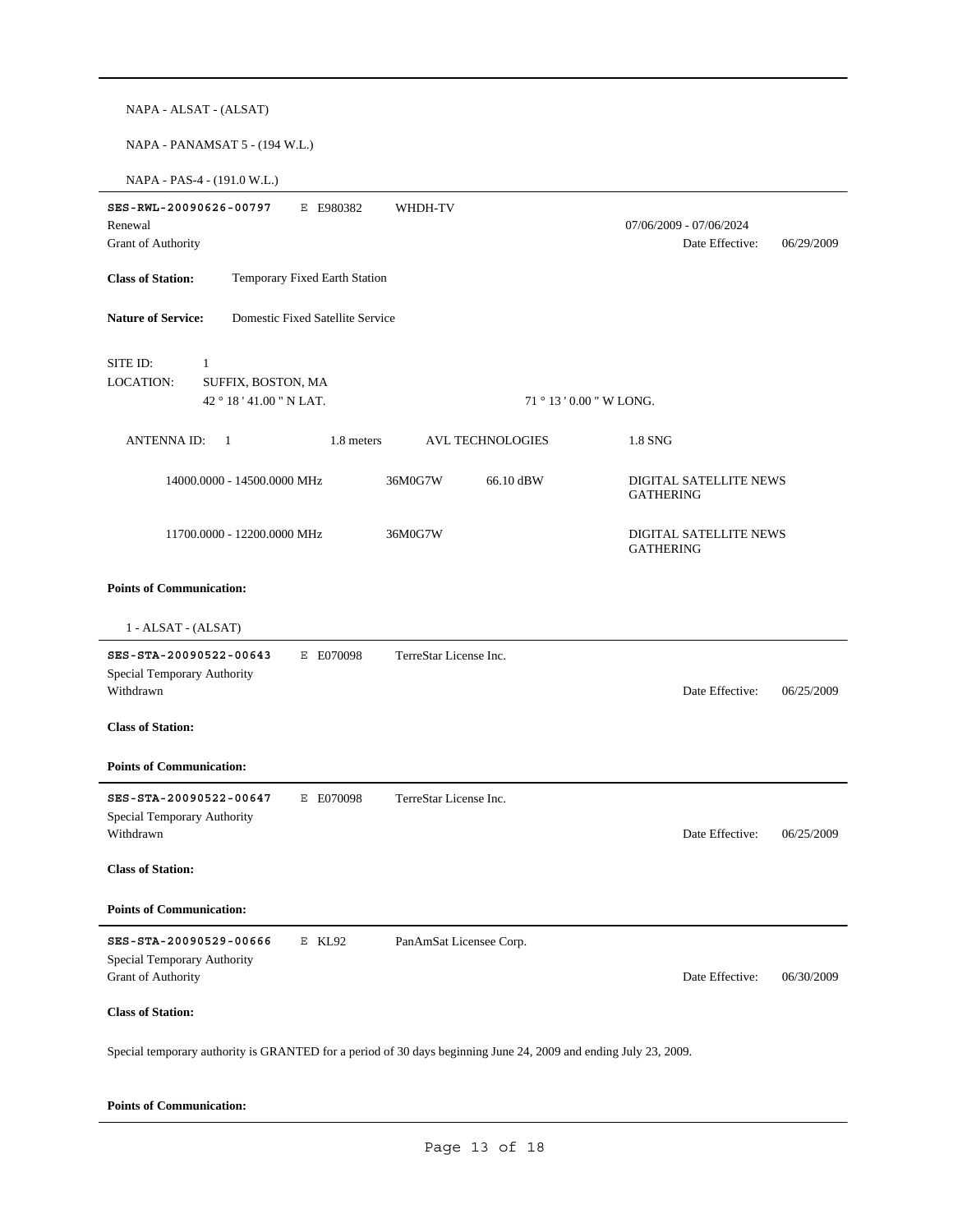|                                                                             | Ε         | Universal Space Network, Inc.                                                                                                     |                 |            |
|-----------------------------------------------------------------------------|-----------|-----------------------------------------------------------------------------------------------------------------------------------|-----------------|------------|
| Special Temporary Authority<br>Grant of Authority                           |           |                                                                                                                                   | Date Effective: | 06/26/2009 |
| <b>Class of Station:</b>                                                    |           |                                                                                                                                   |                 |            |
|                                                                             |           | Special temporary authority is GRANTED with conditions for a period of 30 days beginning June 26, 2009 and ending July 25, 2009.  |                 |            |
| <b>Points of Communication:</b>                                             |           |                                                                                                                                   |                 |            |
| SES-STA-20090616-00739<br>Special Temporary Authority<br>Grant of Authority | E E920589 | Mainstream Data, Inc.                                                                                                             | Date Effective: | 06/24/2009 |
| <b>Class of Station:</b>                                                    |           |                                                                                                                                   |                 |            |
|                                                                             |           | Extension of special temporary authority is GRANTED for an additional 60 days beginning June 20, 2009 and ending August 18, 2009. |                 |            |
| <b>Points of Communication:</b>                                             |           |                                                                                                                                   |                 |            |
| SES-STA-20090617-00758                                                      | E E010011 | Deere & Company                                                                                                                   |                 |            |
| Special Temporary Authority<br>Grant of Authority                           |           |                                                                                                                                   | Date Effective: | 06/24/2009 |
| <b>Class of Station:</b>                                                    |           |                                                                                                                                   |                 |            |
|                                                                             |           | Extension of special temporary authority is GRANTED for an additional 60 days beginning June 18, 2009 and ending August 17, 2009. |                 |            |
| <b>Points of Communication:</b>                                             |           |                                                                                                                                   |                 |            |
| SES-STA-20090618-00763<br>Special Temporary Authority                       | E KA278   | Hawaii Teleport Holdings, LLC                                                                                                     |                 |            |
| Grant of Authority                                                          |           |                                                                                                                                   | Date Effective: | 06/24/2009 |
| <b>Class of Station:</b>                                                    |           |                                                                                                                                   |                 |            |
|                                                                             |           | Extension of special temporary authority is GRANTED for an additional 60 days beginning June 19, 2009 and ending August 17, 2009. |                 |            |
| <b>Points of Communication:</b>                                             |           |                                                                                                                                   |                 |            |
| SES-STA-20090623-00782<br>Special Temporary Authority<br>Withdrawn          | Ε         | CapRock Communications, Inc.                                                                                                      | Date Effective: | 06/30/2009 |
| <b>Class of Station:</b>                                                    |           |                                                                                                                                   |                 |            |
| <b>Points of Communication:</b>                                             |           |                                                                                                                                   |                 |            |
| SES-STA-20090623-00785<br>Special Temporary Authority<br>Grant of Authority | E E000590 | Arqiva, Inc.                                                                                                                      | Date Effective: | 06/26/2009 |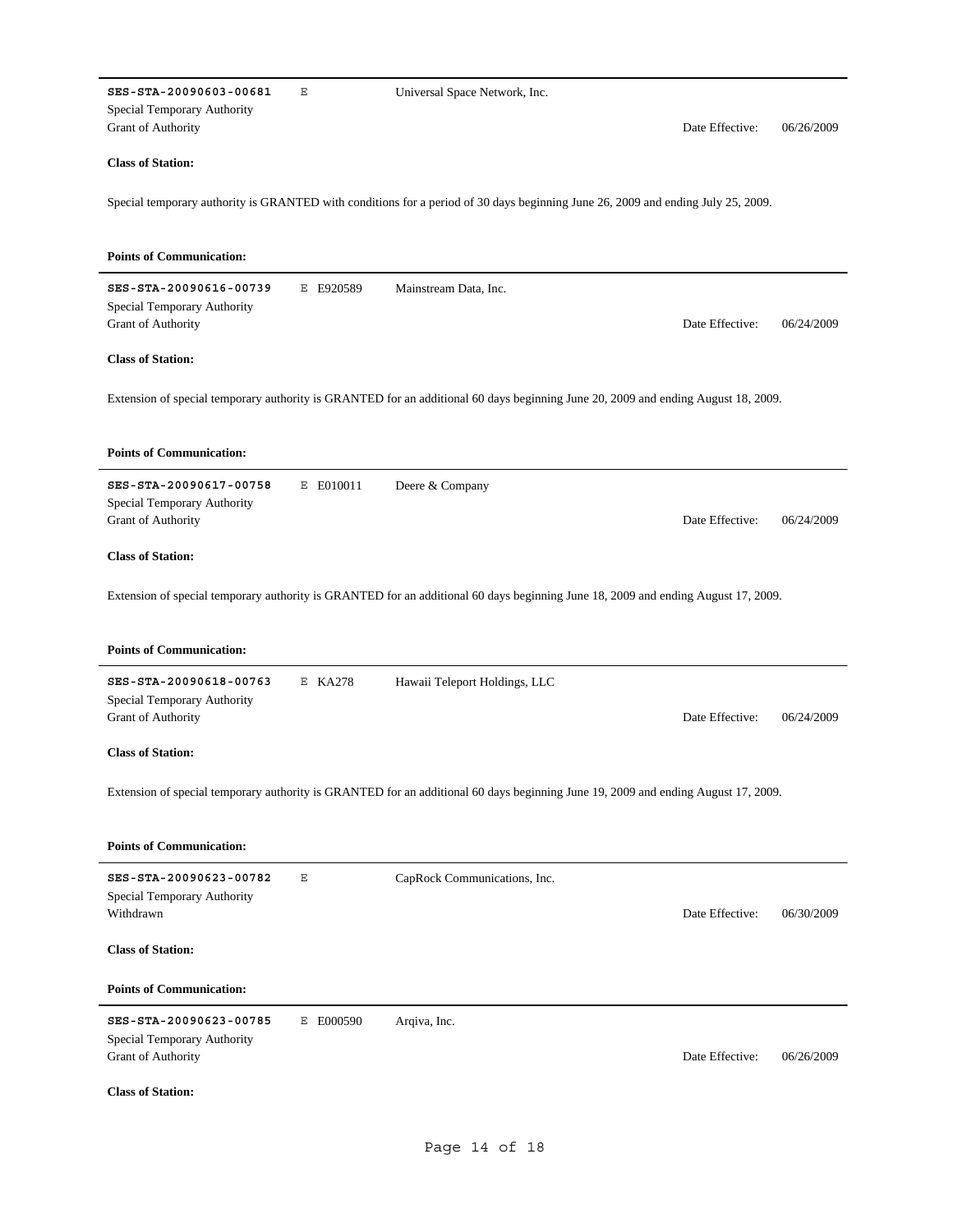Special temporary authority is GRANTED for a period of 60 days beginning June 26, 2009 and ending August 24, 2009.

| <b>Points of Communication:</b>                                                                                    |                        |                               |
|--------------------------------------------------------------------------------------------------------------------|------------------------|-------------------------------|
| SES-STA-20090623-00786<br>E E030053<br>Special Temporary Authority<br>Grant of Authority                           | Arqiva, Inc.           | Date Effective:<br>06/26/2009 |
| <b>Class of Station:</b>                                                                                           |                        |                               |
| Special temporary authority is GRANTED for a period of 60 days beginning June 26, 2009 and ending August 24, 2009. |                        |                               |
| <b>Points of Communication:</b>                                                                                    |                        |                               |
| SES-STA-20090626-00798<br>E E090105<br>Special Temporary Authority<br>Grant of Authority                           | ALASCOM, INC.          | Date Effective:<br>06/30/2009 |
| <b>Class of Station:</b>                                                                                           |                        |                               |
| Special Temporary Authority is granted for a period of 60 days beginning July 2, 2009 and ending August 30, 2009.  |                        |                               |
| <b>Points of Communication:</b>                                                                                    |                        |                               |
| SES-STA-20090626-00799<br>E E090103<br>Special Temporary Authority<br>Grant of Authority                           | ALASCOM, INC.          | Date Effective:<br>06/29/2009 |
| <b>Class of Station:</b>                                                                                           |                        |                               |
| STA for SES-LIC-20090611-00720 for system testing and personnel training puposes in the event of disaster.         |                        |                               |
| <b>Points of Communication:</b>                                                                                    |                        |                               |
| SES-STA-20090626-00800<br>E E090104                                                                                | ALASCOM, INC.          |                               |
| Special Temporary Authority<br>Grant of Authority                                                                  |                        | Date Effective:<br>06/30/2009 |
| <b>Class of Station:</b>                                                                                           |                        |                               |
| Speacial Temporary Authority is GRANTED for a period of 60 days beginning July 2, 2009 and ending August 30, 2009. |                        |                               |
| <b>Points of Communication:</b>                                                                                    |                        |                               |
| SES-T/C-20090317-00321<br>E E3560<br>Application for Consent to Transfer of Control<br>Consummated                 | TIME WARNER CABLE INC. | Date Effective:<br>03/12/2009 |
| <b>Current Licensee:</b><br>Time Warner Cable LLC<br>FROM: TIME WARNER INC                                         |                        |                               |
| TO:<br>TIME WARNER CABLE INC.                                                                                      |                        | No. of Station(s) listed: 3   |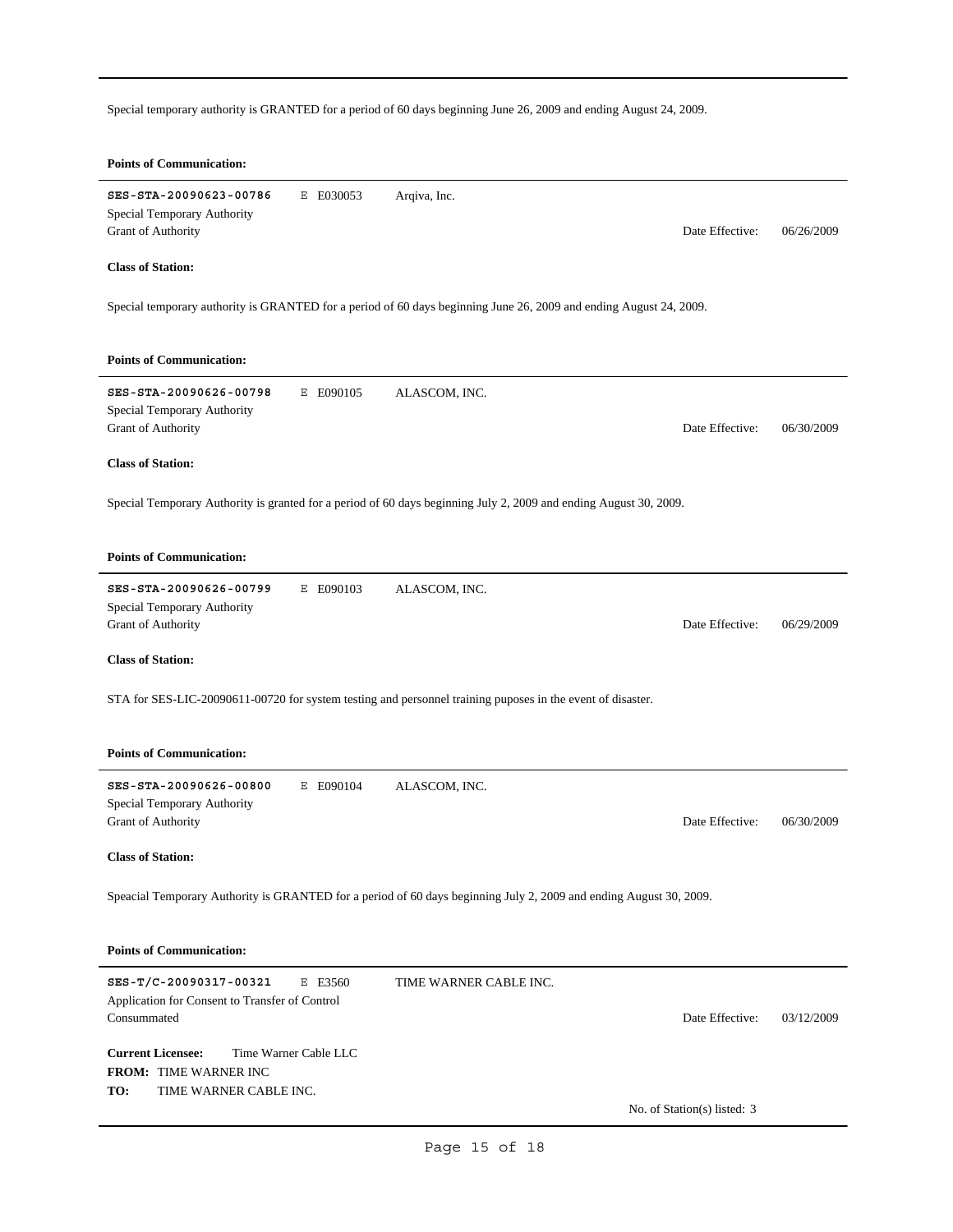| SES-T/C-20090317-00322<br>E E865064<br>Application for Consent to Transfer of Control<br>Consummated                             | TIME WARNER CABLE INC.              | Date Effective:              | 03/12/2009 |
|----------------------------------------------------------------------------------------------------------------------------------|-------------------------------------|------------------------------|------------|
| <b>Current Licensee:</b><br><b>TWFANCH-ONE COMPANY</b><br>FROM: TIME WARNER INC                                                  |                                     |                              |            |
| TO:<br>TIME WARNER CABLE INC.                                                                                                    |                                     |                              |            |
|                                                                                                                                  |                                     | No. of Station(s) listed: 1  |            |
| SES-T/C-20090317-00323<br>E E4959<br>Application for Consent to Transfer of Control<br>Consummated                               | TIME WARNER CABLE SAN ANTONIO, L.P. | Date Effective:              | 03/12/2009 |
| <b>Current Licensee:</b><br>TIME WARNER CABLE SAN ANTONIO, L.P.<br><b>FROM: TIME WARNER INC</b><br>TO:<br>TIME WARNER CABLE INC. |                                     |                              |            |
|                                                                                                                                  |                                     | No. of Station(s) listed: 2  |            |
| SES-T/C-20090317-00324<br>E E950081<br>Application for Consent to Transfer of Control<br>Consummated                             | TIME WARNER CABLE INC.              | Date Effective:              | 03/12/2009 |
| <b>Current Licensee:</b><br>TIME WARNER CABLE OF MAINE, LP<br><b>FROM: TIME WARNER INC</b><br>TO:<br>TIME WARNER CABLE INC.      |                                     | No. of Station(s) listed: 1  |            |
| SES-T/C-20090317-00325<br>E E3756<br>Application for Consent to Transfer of Control<br>Consummated                               | TIME WARNER CABLE INC.              | Date Effective:              | 03/12/2009 |
| <b>Current Licensee:</b><br>ERIE TELECOMMUNICATIONS INC<br><b>FROM: TIME WARNER INC</b><br>TO:<br>TIME WARNER CABLE INC.         |                                     |                              |            |
|                                                                                                                                  |                                     | No. of Station(s) listed: 1  |            |
| SES-T/C-20090317-00326<br>E E980458<br>Application for Consent to Transfer of Control<br>Consummated                             | TIME WARNER CABLE INC.              | Date Effective:              | 03/12/2009 |
| <b>Current Licensee:</b><br>CENTURY VENTURE CORPORATION<br><b>FROM: TIME WARNER INC</b><br>TO:<br>TIME WARNER CABLE INC.         |                                     |                              |            |
|                                                                                                                                  |                                     | No. of Station(s) listed: 1  |            |
| SES-T/C-20090317-00327<br>E E010308<br>Application for Consent to Transfer of Control<br>Consummated                             | TIME WARNER CABLE INC.              | Date Effective:              | 03/12/2009 |
| TIME WARNER ENTERTAINMENT COMPANY LP<br><b>Current Licensee:</b><br>FROM: TIME WARNER INC<br>TO:<br>TIME WARNER CABLE INC.       |                                     |                              |            |
|                                                                                                                                  |                                     | No. of Station(s) listed: 39 |            |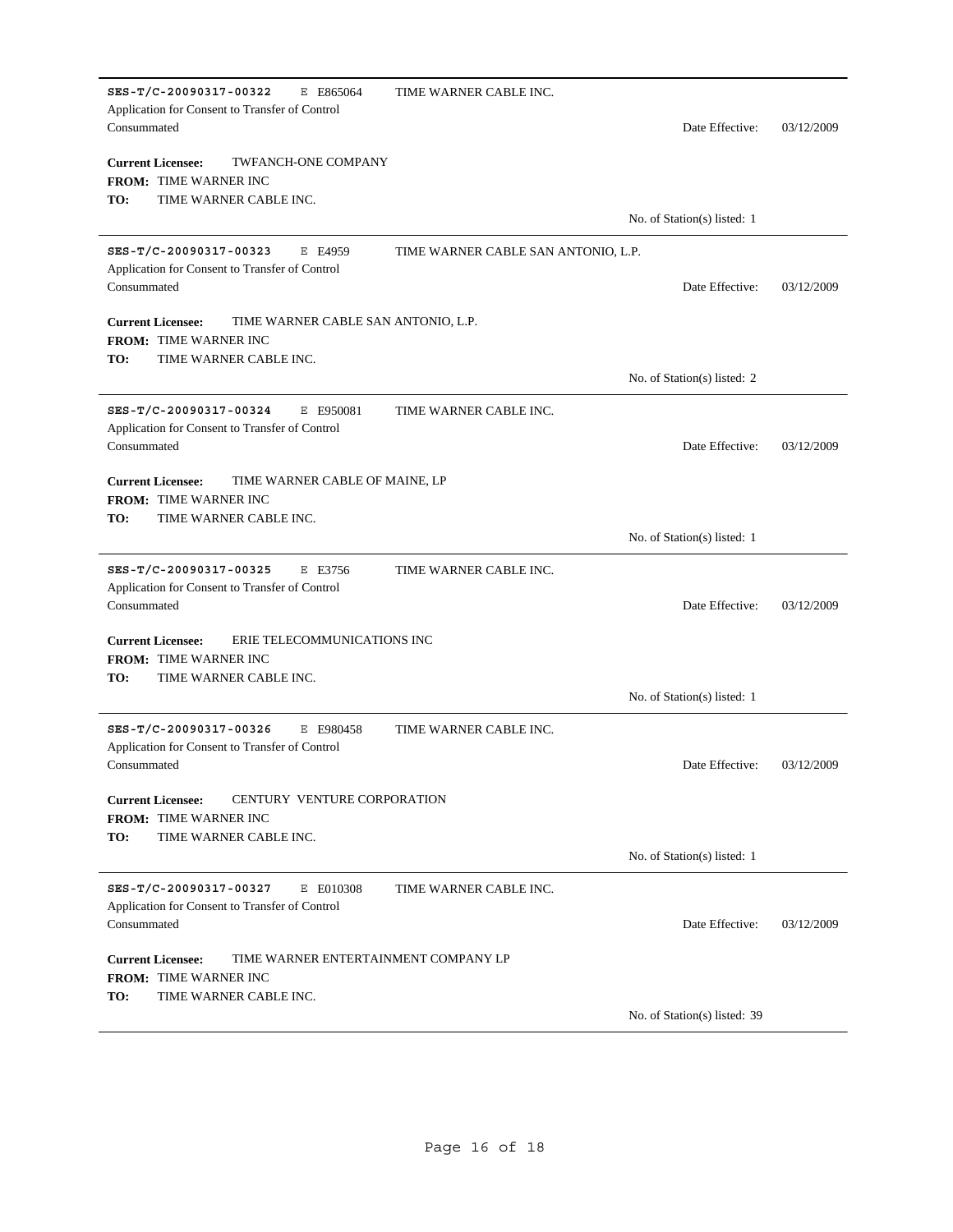| SES-T/C-20090317-00328<br>E E2018<br>Application for Consent to Transfer of Control<br>Consummated                                               | TIME WARNER CABLE INC.                                  | Date Effective:               | 03/12/2009 |
|--------------------------------------------------------------------------------------------------------------------------------------------------|---------------------------------------------------------|-------------------------------|------------|
| <b>Current Licensee:</b><br>TIME WARNER NY CABLE LLC<br>FROM: TIME WARNER INC<br>TO:<br>TIME WARNER CABLE INC.                                   |                                                         | No. of Station(s) listed: 91  |            |
|                                                                                                                                                  |                                                         |                               |            |
| SES-T/C-20090317-00329<br>E E000249<br>Application for Consent to Transfer of Control<br>Consummated                                             | TIME WARNER CABLE INC.                                  | Date Effective:               | 03/12/2009 |
| <b>Current Licensee:</b><br><b>FROM: TIME WARNER INC</b><br>TO:<br>TIME WARNER CABLE INC.                                                        | TIME WARNER ENTERTAINMENT- ADVANCE/NEWHOUSE PARTNERSHIP |                               |            |
|                                                                                                                                                  |                                                         | No. of Station(s) listed: 112 |            |
| SES-T/C-20090406-00431<br>E E040452<br>Application for Consent to Transfer of Control<br>Grant of Authority                                      | Central Vermont Communications, Inc.                    | Date Effective:               | 06/30/2009 |
| <b>Current Licensee:</b><br>Central Vermont Communications, Inc.<br>FROM: CENTRAL VERMONT COMMUNICATIONS, INC.<br>TO:<br>Stephan J Suker         |                                                         | No. of Station(s) listed: 1   |            |
| SES-T/C-20090512-00580<br>E E030339<br>Application for Consent to Transfer of Control<br>Consummated                                             | MIDCONTINENT COMMUNICATIONS                             | Date Effective:               | 06/30/2009 |
| MIDCONTINENT COMMUNICATIONS<br><b>Current Licensee:</b><br><b>FROM: N. L BENTSON</b><br>TO:<br><b>ESTATE OF N. L. BENTSON</b>                    |                                                         |                               |            |
|                                                                                                                                                  |                                                         | No. of Station(s) listed: 13  |            |
| SES-T/C-20090617-00744<br>E E050062<br>Application for Consent to Transfer of Control<br>Consummated                                             | WISN HEARST-ARGYLE TELEVISION, INC.                     | Date Effective:               | 06/30/2009 |
| <b>Current Licensee:</b><br>WISN HEARST-ARGYLE TELEVISION, INC.<br>FROM: HEARST-ARGYLE TELEVISION, INC.<br>TO:<br>HEARST-ARGYLE TELEVISION, INC. |                                                         |                               |            |
|                                                                                                                                                  |                                                         | No. of Station(s) listed: 1   |            |
| SES-T/C-20090617-00745<br>E E050395<br>Application for Consent to Transfer of Control<br>Consummated                                             | KMBC HEARST-ARGYLE TELEVISION, INC.                     | Date Effective:               | 06/30/2009 |
| <b>Current Licensee:</b><br>KMBC HEARST-ARGYLE TELEVISION, INC.<br>FROM: HEARST-ARGYLE TELEVISION, INC.<br>TO:                                   |                                                         |                               |            |
| HEARST-ARGYLE TELEVISION, INC.                                                                                                                   |                                                         | No. of Station(s) listed: 1   |            |